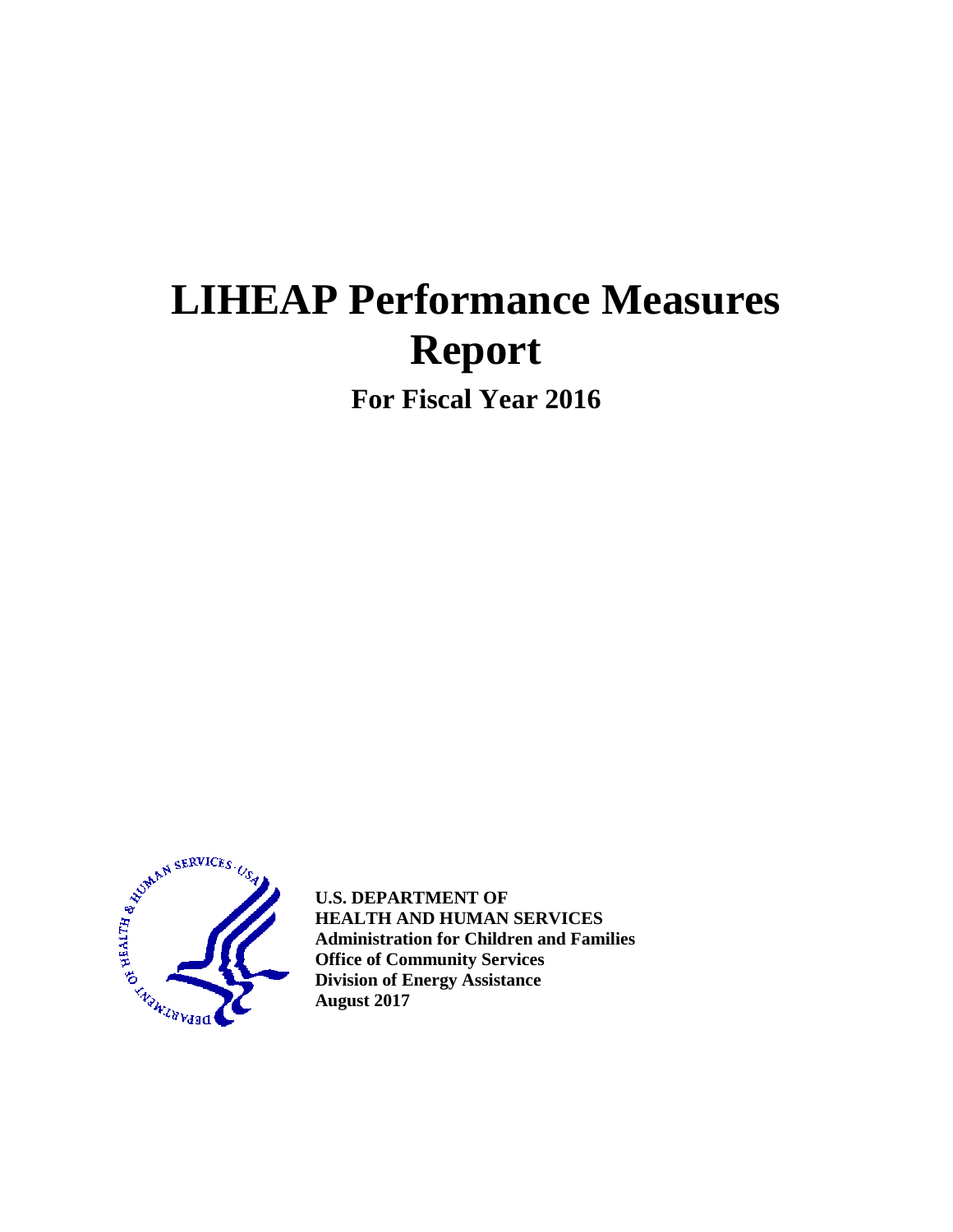# **LIHEAP Performance Measures Report**

# **For Fiscal Year 2016**

This document has been prepared for the Office of Community Services' Division of Energy Assistance by APPRISE Incorporated under contract#HHSP233201500094I/HHSP23337003T. The statements, findings, conclusions, and recommendations are solely those of analysts from APPRISE and do not necessarily reflect the views of EIA or HHS.

Copies of this document can be obtained by contacting Sharnice Peters of the Division of Energy Assistance at the following address:

> Administration for Children and Families Office of Community Services Division of Energy Assistance Mary E. Switzer Building, 5<sup>th</sup> Floor 330 C Street, SW Washington, DC 20201

E-mail: [sharnice.peters@acf.hhs.gov](mailto:peter.edelman@acf.hhs.gov) Web site: <http://www.acf.hhs.gov/programs/ocs/liheap/>

August 2017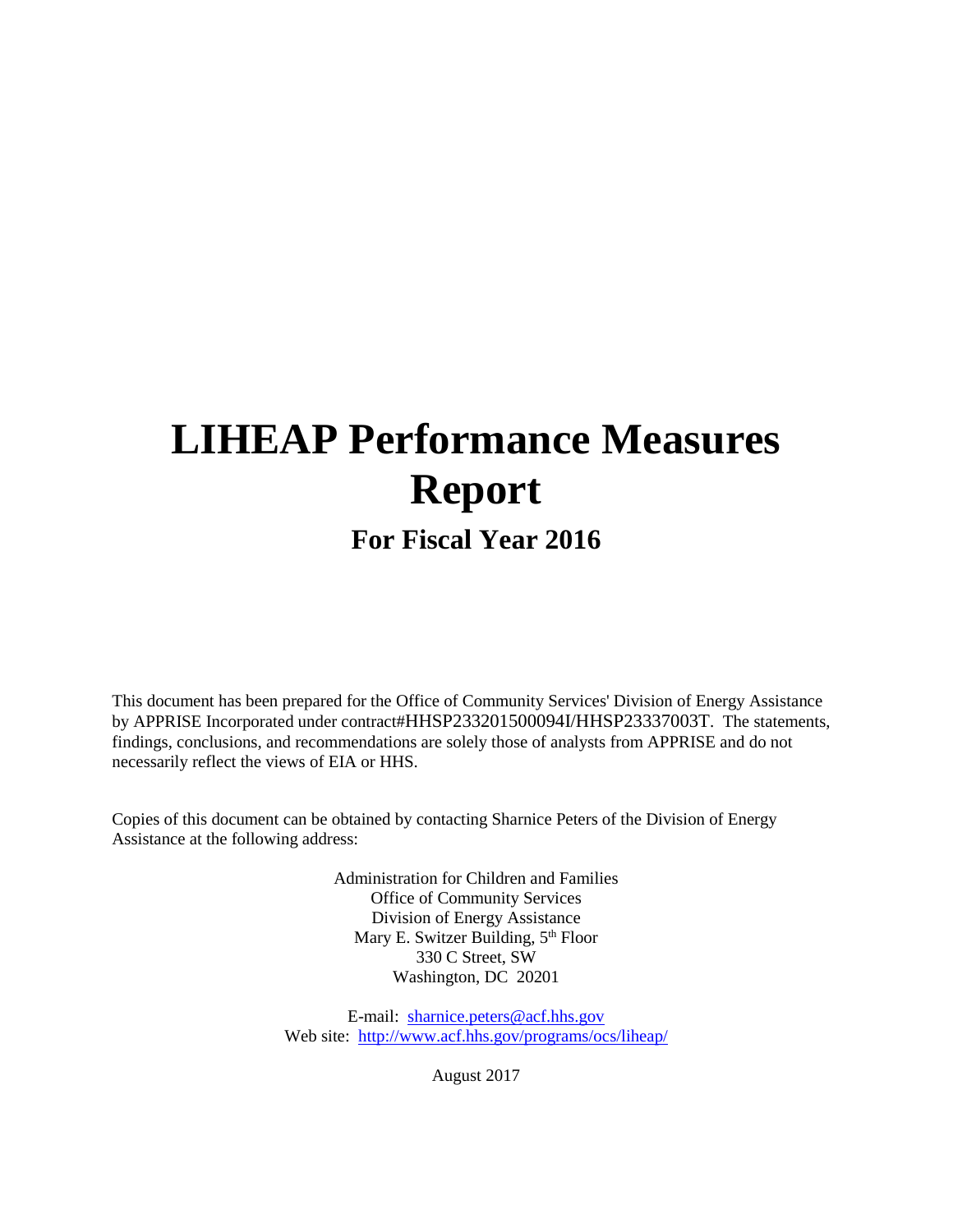| <b>Table of Contents</b>                  |  |
|-------------------------------------------|--|
| <b>Figures and Tables</b>                 |  |
| <b>List of Acronyms and Abbreviations</b> |  |
|                                           |  |
|                                           |  |
|                                           |  |
|                                           |  |
|                                           |  |
|                                           |  |
|                                           |  |
|                                           |  |
|                                           |  |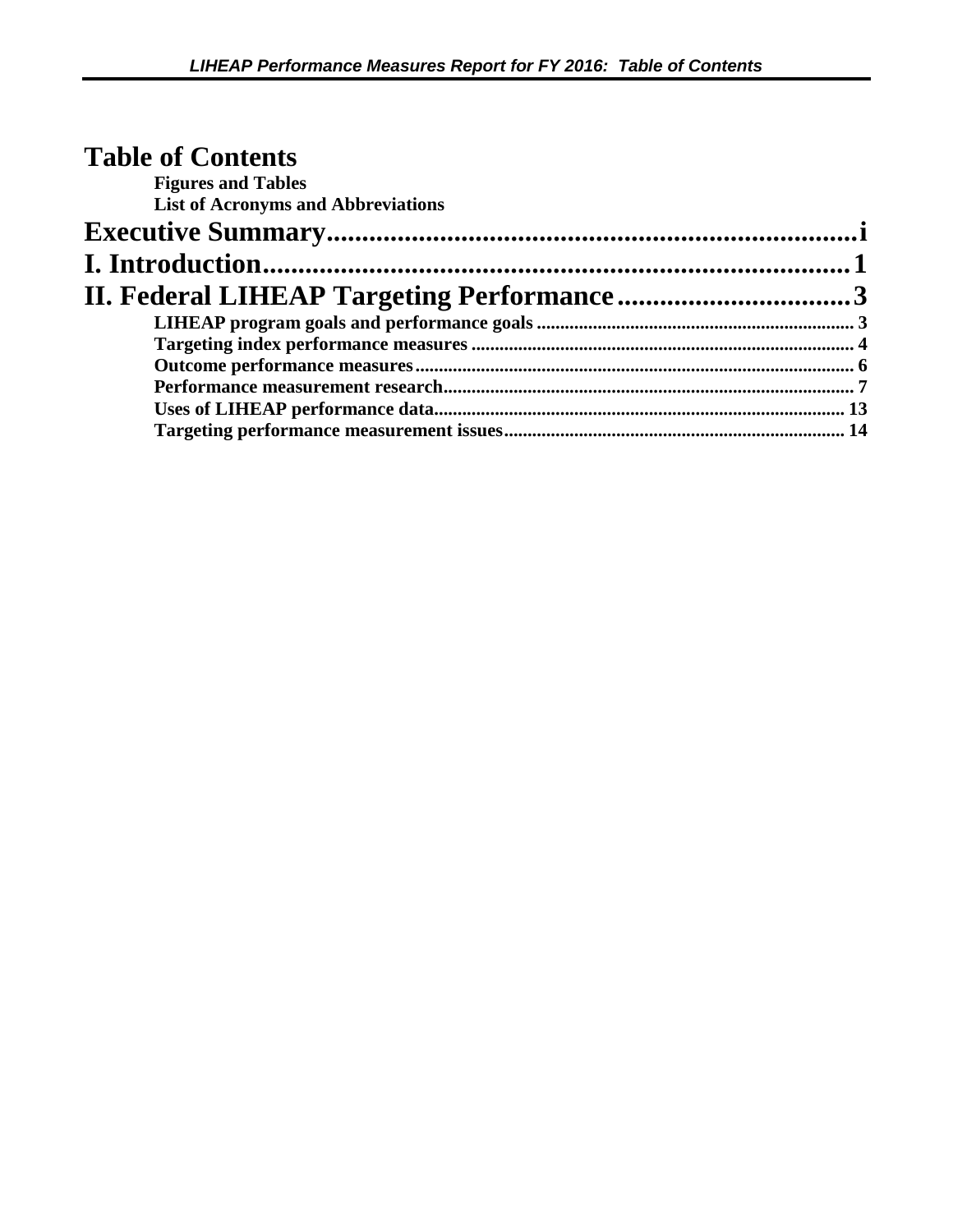# **Figures and Tables**

| 10   |
|------|
|      |
|      |
| - 11 |
|      |
|      |
| 12   |
|      |
|      |
| 12   |
|      |
|      |
| 12   |
|      |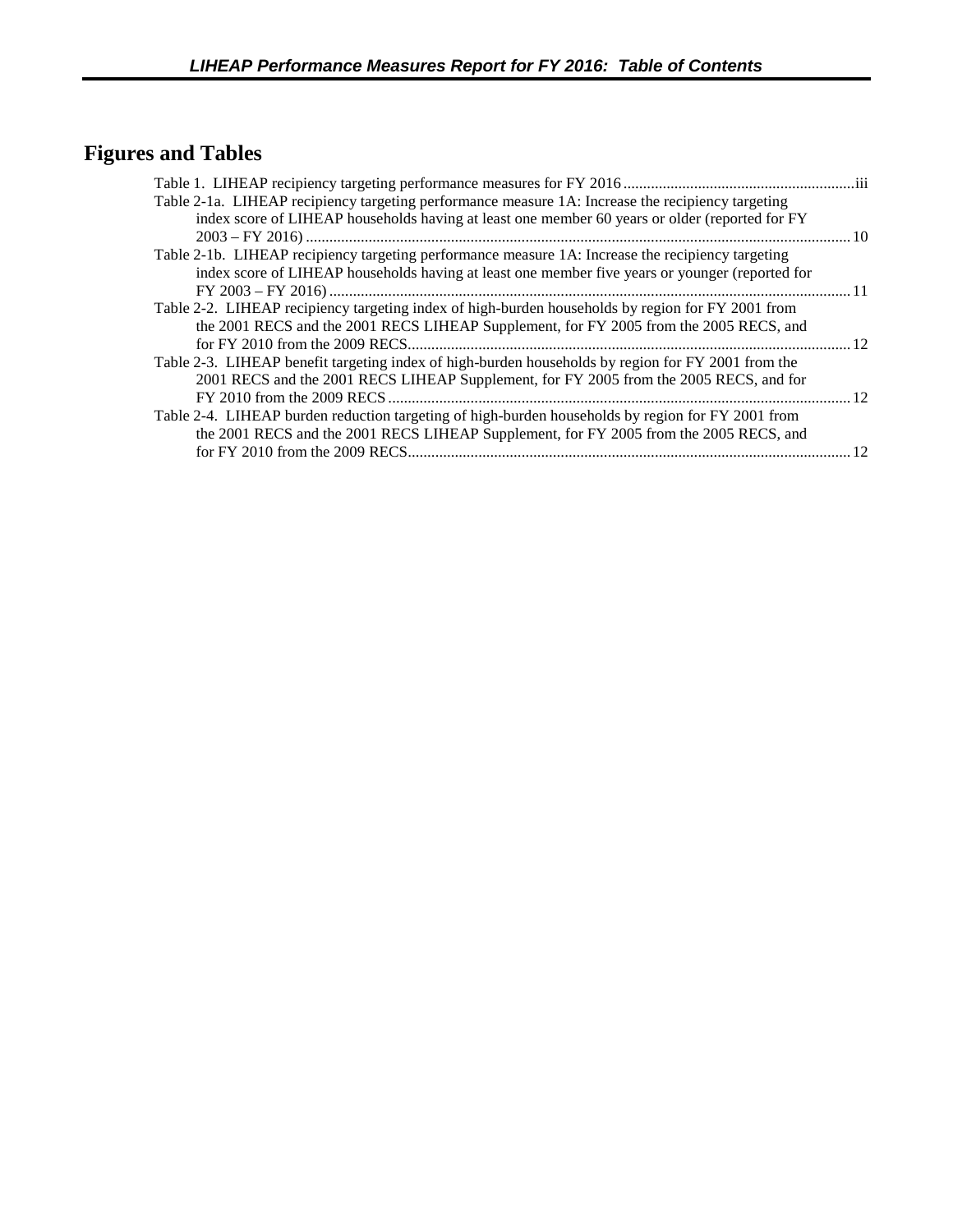# **List of Acronyms and Abbreviations**

| ACF           | HHS's Administration for Children and Families                     |
|---------------|--------------------------------------------------------------------|
| <b>ASEC</b>   | CPS Annual Social and Economic Supplement                          |
| <b>Btu</b>    | British thermal unit                                               |
| <b>CDD</b>    | Cooling Degree Day                                                 |
| <b>CPI</b>    | <b>Consumer Price Index</b>                                        |
| <b>CPS</b>    | <b>Current Population Survey</b>                                   |
| <b>DEA</b>    | <b>OCS's Division of Energy Assistance</b>                         |
| <b>DOE</b>    | U.S. Department of Energy                                          |
| EIA.          | DOE's Energy Information Administration                            |
| FY.           | Federal Fiscal Year / Fiscal Year                                  |
| <b>GPRA</b>   | Government Performance and Results Act of 1993 (Public Law 103-62) |
| <b>HDD</b>    | <b>Heating Degree Day</b>                                          |
| <b>HHS</b>    | U.S. Department of Health and Human Services                       |
| <b>LIHEAP</b> | Low Income Home Energy Assistance Program                          |
| <b>NEADA</b>  | National Energy Assistance Directors' Association                  |
| <b>NEUAC</b>  | National Energy and Utility Affordability Coalition                |
| <b>OCS</b>    | ACF's Office of Community Services                                 |
| <b>PMIWG</b>  | <b>LIHEAP Performance Measures Implementation Work Group</b>       |
| <b>RECS</b>   | <b>Residential Energy Consumption Survey</b>                       |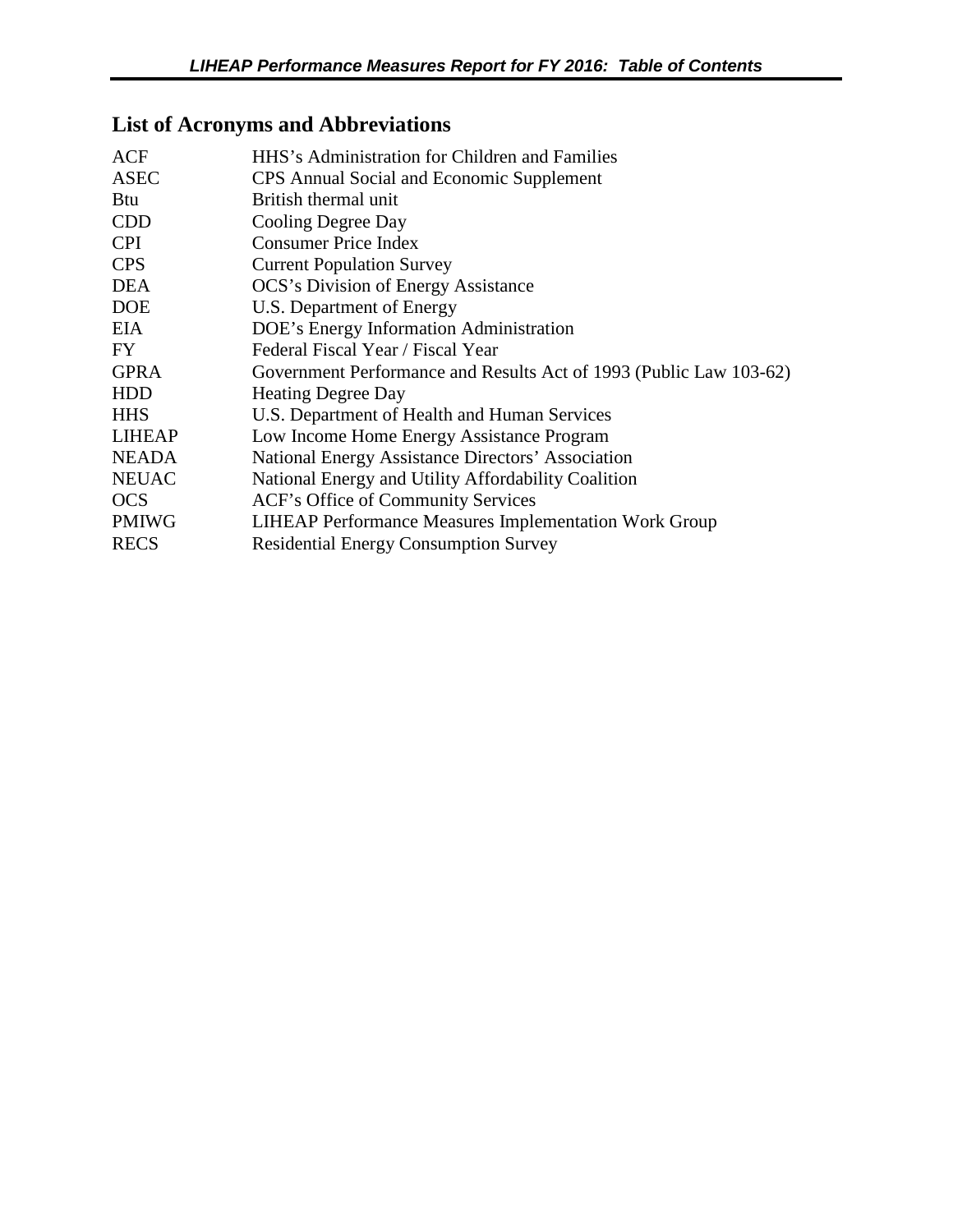# <span id="page-5-0"></span>**Executive Summary**

The Low Income Home Energy Assistance Program (LIHEAP) is administered at the federal level by the U.S. Department of Health and Human Services (HHS) Administration for Children and Families (ACF). The Government Performance and Results Act of 1993 (GPRA) focuses on program results to provide Congress with objective information on the achievement of statutory objectives or program goals. The resulting performance data are to be used in making decisions on budget and appropriation levels.

ACF's budget justification for Congress, which contains the LIHEAP performance plan, takes into account the fact that the federal government does not provide LIHEAP assistance to the public. Instead, the federal government provides funds to states, federal- or state-recognized Indian tribes and tribal organizations, and insular areas to administer LIHEAP at the local level. The LIHEAP performance plan also takes into account the fact that LIHEAP is a block grant whereby LIHEAP grantees have broad flexibility to design their programs, within very broad federal guidelines, to meet the needs of their citizens.

This report presents statistics for LIHEAP performance measurement at the national and regional levels for state grantees (50 states plus the District of Columbia, referred to as "states" throughout this report). The primary information source for the data on performance measurement is the *LIHEAP Household Report for FY 2016*. This survey collects data from the states on the number of households served by the LIHEAP program, as well as demographic and income characteristics of assisted households, and is conducted annually by HHS. Data reported by grantees are combined with estimates of the federally income eligible population from the U.S. Census Bureau's Current Population Survey (CPS) Annual Social and Economic Supplement (ASEC) to measure targeting performance on key program metrics.<sup>[1](#page-5-1)</sup> Additional analyses of LIHEAP assisted households are made using data from the Residential Energy Consumption Survey (RECS), fielded by the Energy Information Administration (EAI) of the U.S. Department of Energy (DOE).

# **LIHEAP program goals and performance goals**

In federal fiscal year (FY) 2016, about 15 percent of federally income eligible households received assistance with their heating costs. Given that limitation, the LIHEAP statute requires LIHEAP grantees to provide, in a timely manner, that the highest level of assistance will be furnished to those households that have the lowest incomes and the highest energy costs or needs in relation to income, taking into account family size. The LIHEAP statute identifies two groups of low income households as having the highest needs:

- *Vulnerable Households*: Vulnerable households are those with at least one member that is a young child, an individual with disabilities, or a frail older individual.
- *High-Burden households*: High-burden households are those with the lowest incomes and highest home energy costs.

Based on the national LIHEAP program goals, ACF has focused its annual performance goals and measurement on targeting income eligible vulnerable households. Subject to the availability of data, ACF also is interested in the performance of LIHEAP with respect to targeting households with the highest home energy burden.

### **Targeting Index performance measures**

Performance goals must be measurable in order to determine if the goals are being achieved. ACF has developed a set of performance measures (i.e., targeting indexes) that show the extent to which LIHEAP

<span id="page-5-1"></span><sup>&</sup>lt;sup>1</sup> Federally income-eligible population refers to households with income at or below the greater of 150 percent of HHS poverty guidelines (HHSPG) or 60 percent of state median income, depending on household size.  $\overline{a}$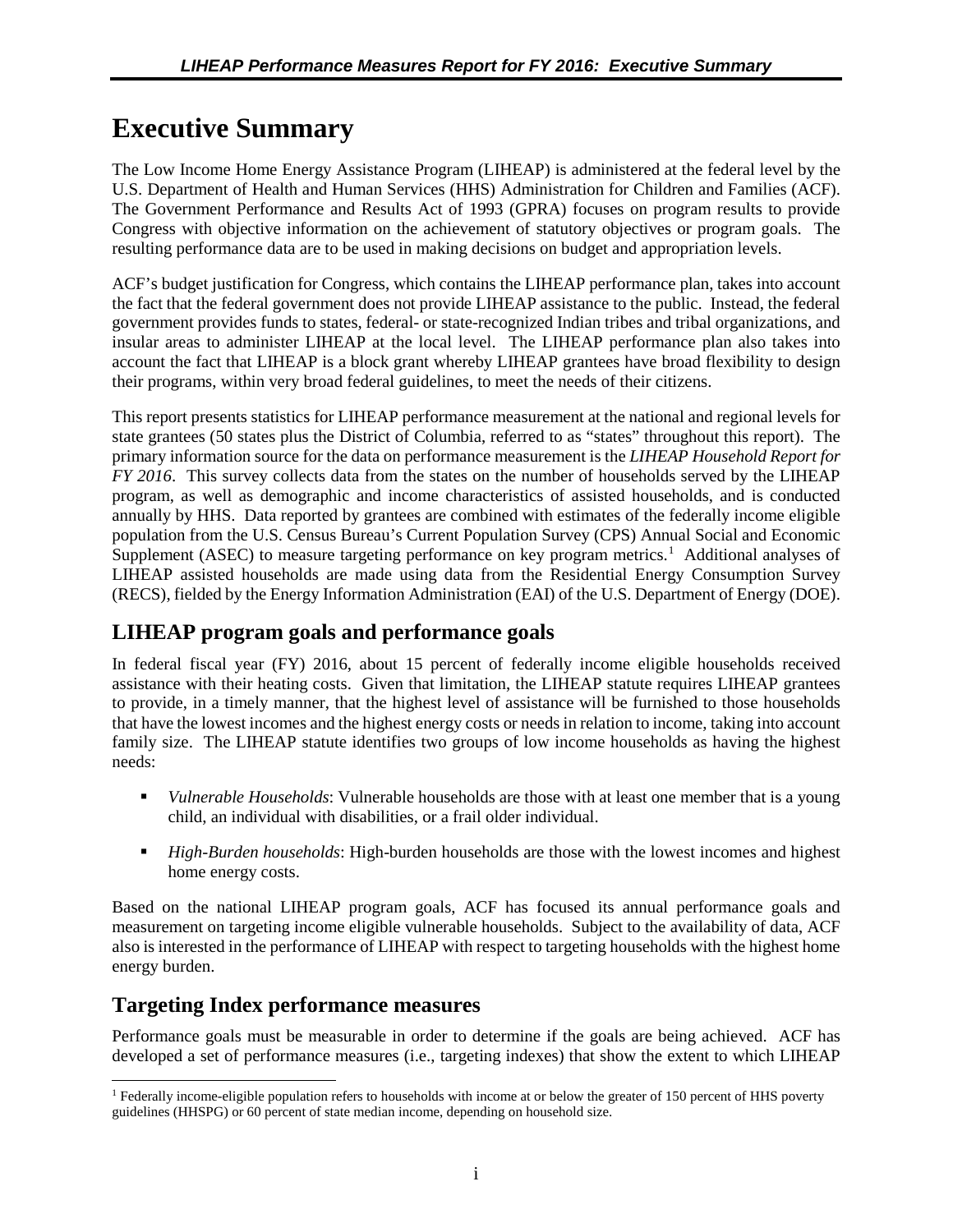meets its performance goals. These measures show LIHEAP's performance in targeting vulnerable and high-burden households:

- The *recipiency targeting index* quantifies targeting with respect to receipt of LIHEAP benefits.
- The *benefit targeting index* quantifies targeting with respect to the level of LIHEAP benefits.
- The *burden reduction targeting index* quantifies targeting with respect to the burden reduction resulting from LIHEAP benefits.

The development of these indexes facilitates tracking of recipiency, benefit, and burden reduction performance for vulnerable and high-burden households. Using these indexes, ACF established the following LIHEAP performance measures

- Increase the recipiency targeting index score of LIHEAP households having at least one member 60 years or older.
- **Maintain the recipiency targeting index score of LIHEAP households having at least one member** five years or younger.

Beginning in FY 2016, grantees were required to collect data on LIHEAP benefit targeting and burden reduction targeting and report on these data to HHS. Grantees will be able to use these data to assess the status of their programs. These are Developmental Measures that will be reviewed by HHS and grantees to assess their value in documenting the performance of the LIHEAP program.

## **Outcome performance measures**

ACF seeks to improve the way in which it measures LIHEAP's performance. The indicators that ACF uses to measure LIHEAP's performance, the young child and elderly recipiency targeting indexes, serve only as proxies for LIHEAP's outcomes. ACF intended these proxies to be replaced by more outcome-focused measures.

In June 2008, ACF established the LIHEAP Performance Measures Planning Work Group, consisting of state LIHEAP directors and ACF staff. The Work Group drafted a set of potential LIHEAP performance measures that could be useful to both the states and ACF.

In April 2010, ACF established a follow-up group, the LIHEAP Performance Measures Implementation Work Group (PMIWG), consisting of state LIHEAP directors and ACF staff. The PMIWG will be active through at least September 2017 in evaluating grantees' ability to collect and report on newly established measures and also establishing definitions relating to the new measures.

### **Performance measurement research**

ACF has funded several studies to develop a better understanding of LIHEAP targeting performance measurement. Two of these studies recommended that ACF consider making changes in the performance measurement plan for LIHEAP.

 Validation Study – The performance measurement validation study examined the available data sources for estimating the targeting indexes required by the performance measurement plan for LIHEAP and identified the data sources that furnished the most reliable data.<sup>[2](#page-6-0)</sup>

<span id="page-6-0"></span> $\overline{a}$ [http://www.acf.hhs.gov/sites/default/files/ocs/gpra\\_validation\\_report\\_final.pdf](http://www.acf.hhs.gov/sites/default/files/ocs/gpra_validation_report_final.pdf) <sup>2</sup> *LIHEAP Targeting Performance Measurement Statistics: GPRA Validation of Estimation Procedures*, September 2004, prepared by APPRISE Incorporated under PSC Order No. 043Y00471301D.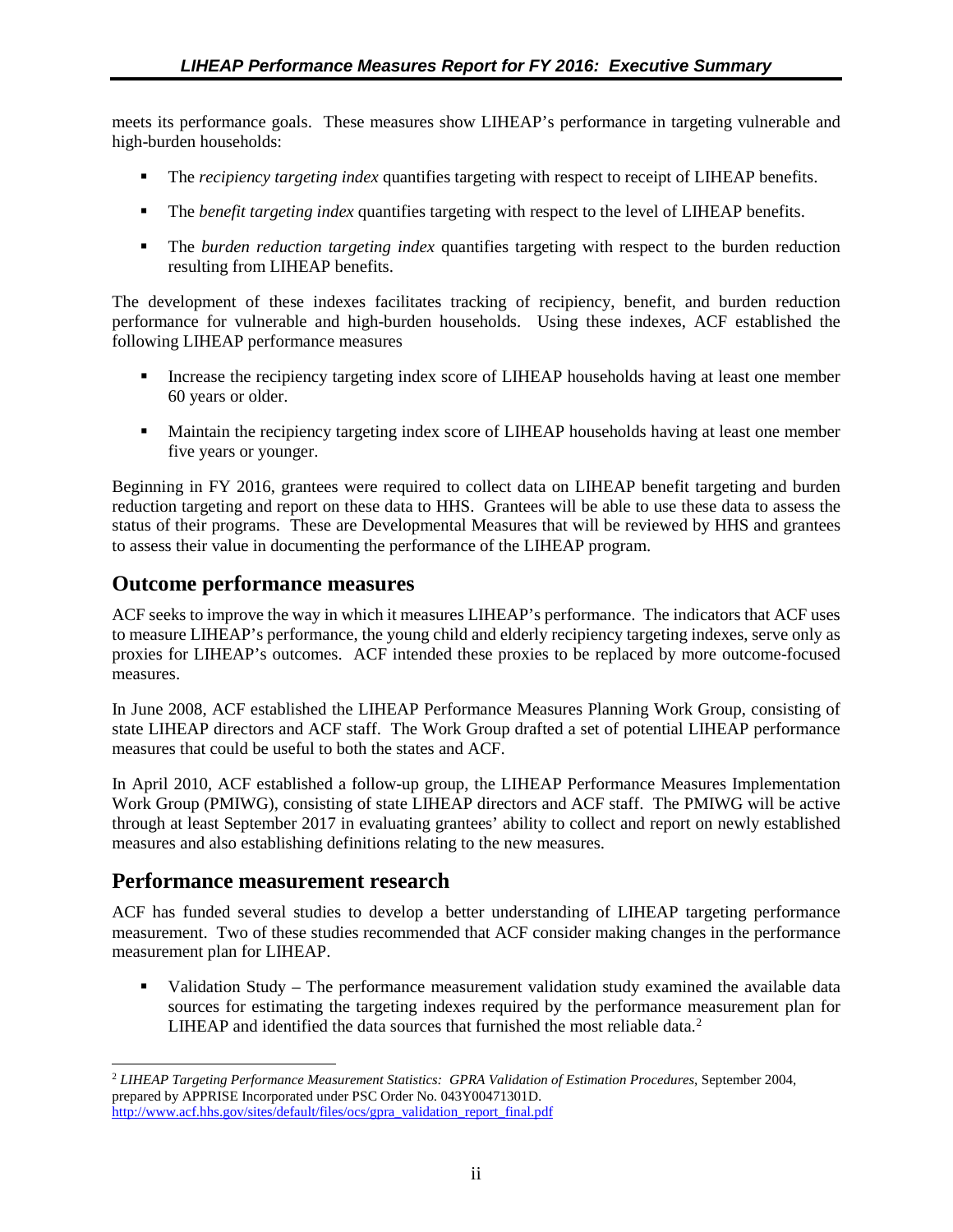<span id="page-7-0"></span> Energy Burden Study – The energy burden evaluation study used the 2001 RECS LIHEAP Supplement to measure the baseline performance of LIHEAP in serving high-burden households and to examine the competing demands associated with targeting vulnerable and high-burden households.<sup>[3](#page-7-1)</sup>

ACF has implemented the recommendations from the Validation Study. Beginning in FY 2016, ACF began implementing the recommendations from the Energy Burden Study by requiring state grantees and the District of Columbia to furnish data on the energy burden of LIHEAP recipient households as part of their annual LIHEAP reports.

### **Performance measurement statistics**

HHS's *[Fiscal Year 2017 Annual Performance Report and Performance Plan](http://www.hhs.gov/sites/default/files/fy2017-performance-plan_remediated.pdf)* furnished measurements of targeting performance nationally. The performance report showed the national LIHEAP target scores for FY 2016, and national LIHEAP target scores and performance results for prior years. Table 1 below shows that in FY 2016, nationally, the LIHEAP program exceeded its target scores for assisting income eligible households with at least one elderly member (60 years old and over) and for assisting income eligible households with at least one young child (5 years old or younger). The results also show that in FY 2016, nationally, the LIHEAP program more effectively targeted assistance to income eligible households with at least one young child than it did income eligible households with at least one elderly member.

|  |  |  |  | Table 1. LIHEAP recipiency targeting performance measures for FY 2016 |  |  |
|--|--|--|--|-----------------------------------------------------------------------|--|--|
|--|--|--|--|-----------------------------------------------------------------------|--|--|

| Performance measurement statistic                                                                                      | <b>Target</b> | <b>Result</b> |
|------------------------------------------------------------------------------------------------------------------------|---------------|---------------|
| Increase the recipiency targeting index score for<br>LIHEAP recipient households having at least one<br>elderly member | 81            | 86            |
| Increase the recipiency targeting index score for<br>LIHEAP recipient households having at least one<br>young child    | 107           | 108           |

<span id="page-7-1"></span><sup>3</sup> *LIHEAP Energy Burden Evaluation Study*, July 2005, Report prepared by APPRISE Incorporated under PSC Order No. 043Y00471301D. [http://www.acf.hhs.gov/sites/default/files/ocs/study\\_july\\_05.doc](http://www.acf.hhs.gov/sites/default/files/ocs/study_july_05.doc)  $\overline{a}$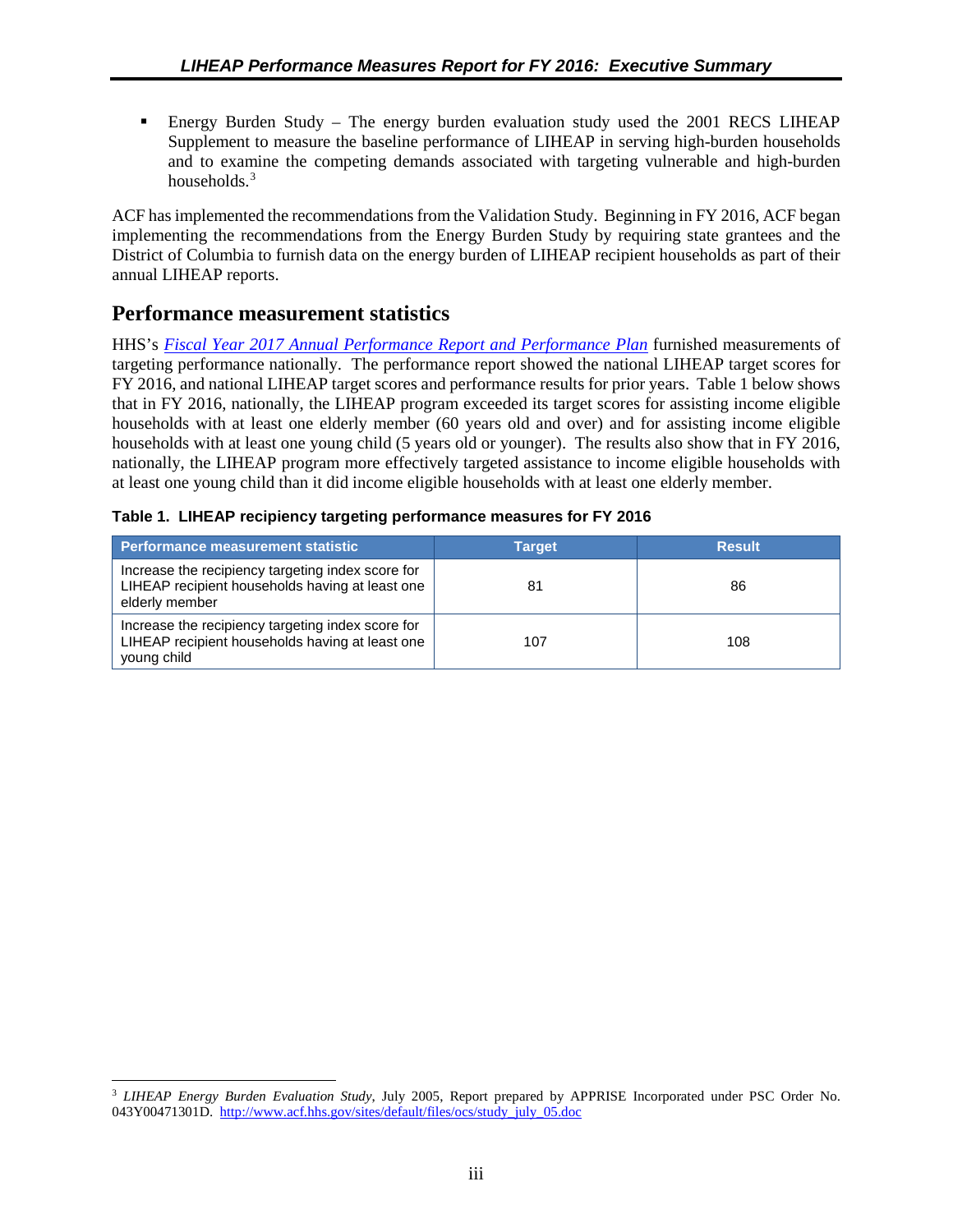# <span id="page-8-0"></span>**I. Introduction**

The Low Income Home Energy Assistance Program (LIHEAP) is authorized by Title XXVI of the Omnibus Budget Reconciliation Act of 1981 (OBRA), Public Law 97-35, as amended. The Administration for Children and Families (ACF) within the U.S. Department of Health and Human Services (HHS) administers LIHEAP at the federal level. ACF awards annual LIHEAP block grants to assist eligible low income households in meeting their home energy costs. ACF issues such grants to the 50 states and the District of Columbia, certain Indian tribes and tribal organizations, and certain U.S. insular areas.

In 1994, Congress amended the purpose of LIHEAP to clarify that LIHEAP is "to assist low income households, particularly those with the lowest incomes, that pay a high proportion of household income for home energy, primarily in meeting their immediate home energy needs" (The Human Services Amendments of 1994, P.L. 103-252, Sec. 302). Congress further indicated that LIHEAP grantees need to reassess their LIHEAP benefit structures to ensure that they are actually targeting those low income households that have the highest energy costs or needs. The Energy Policy Act of 2005 (P.L. 109-58) reauthorized LIHEAP through Fiscal Year (FY) 2007 without substantive changes. LIHEAP's reauthorization is currently pending.

For LIHEAP grantees to reassess their LIHEAP benefit structures, they need performance statistics on LIHEAP applicants and eligible households. In addition, they need technical assistance in how to make use of the performance statistics in planning and implementing changes to their programs.

The *LIHEAP Performance Measures Report for FY 2016* focuses on ACF's approach to LIHEAP performance measurement. It describes performance measurement procedures and furnishes baseline data on targeting performance for LIHEAP over time. Previously, this report was published as part of the *LIHEAP Home Energy Notebook*, which included additional sections on the latest national and regional data on home energy consumption, expenditures, and burden; low income home energy trends and trends in LIHEAP for the period 1979 to present; characteristics of the low income population in each state; and special studies of important issues related to LIHEAP and low income home energy needs. Beginning with data for FY 2015, the individual sections of the *LIHEAP Home Energy Notebook* have been published separately in an effort to make the data available to LIHEAP grantees in a more timely fashion.

The performance measurement data presented in this report were derived from the following sources:

- State annual *LIHEAP Household Report* ACF set a goal for the states to submit their final *LIHEAP Household Report for Federal Fiscal Year (FFY) 2016* by December 16, 2016. Each *LIHEAP Household Report* needs to be received, reviewed, processed, and compared against data from each state's *LIHEAP Grantee Survey* that was conducted in January 2017 as part of the *LIHEAP Performance Data Form for Federal Fiscal Year (FFY) 2016*. The data on the number of LIHEAP households assisted in FY 2016 will be included in the *LIHEAP Report to Congress* for FY 2016.
- CPS ASEC The Current Population Survey (CPS) is a national household sample survey that is conducted monthly by the Bureau of the Census. The CPS Annual Social and Economic Supplement (ASEC) includes data that allow the user to characterize household demographic characteristics. The CPS ASEC is the best source of annual national data for estimating the number of income eligible households and the number of income eligible vulnerable households. The CPS ASEC data used to prepare performance statistics for FY 2016 were published in October 2016.
- RECS The Energy Information Administration's (EIA's) Residential Energy Consumption Survey (RECS) is a national household sample survey that is conducted approximately once every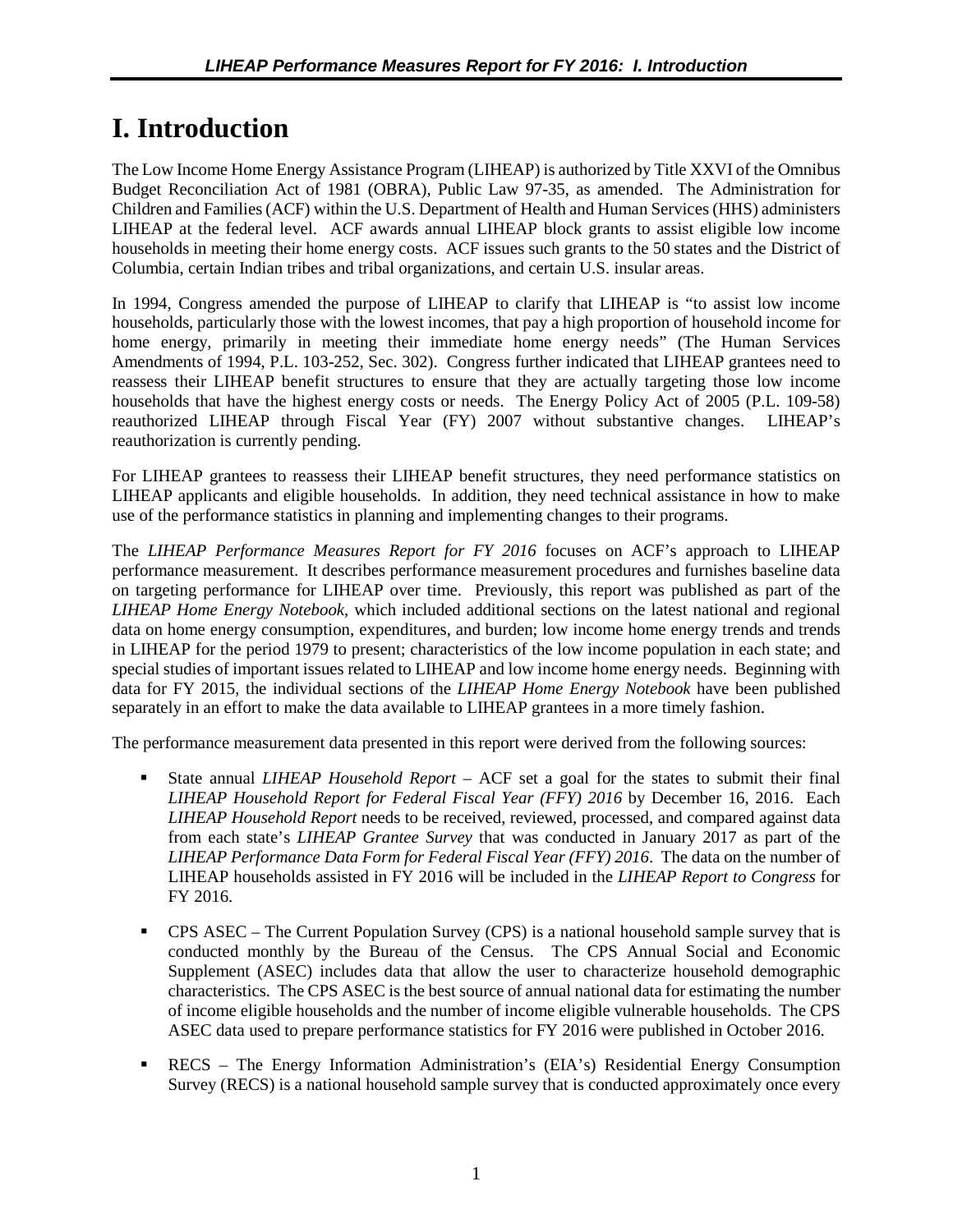four years. However, the most recent RECS was conducted in 2009.<sup>[4](#page-9-0)</sup> The 2001 RECS data were used for baseline measurement of targeting performance for high energy burden households and can track longer-term changes in performance over time (2001 to 2009). The RECS currently cannot furnish annual updates on LIHEAP targeting performance for high energy burden households.

<span id="page-9-0"></span> $\overline{a}$ 

<sup>4</sup> Preliminary data from the 2015 RECS were published by the Energy Information Administration (EIA) in June 2017. However, consumption and expenditures data from the 2015 RECS will not be available until January 2018, at the earliest.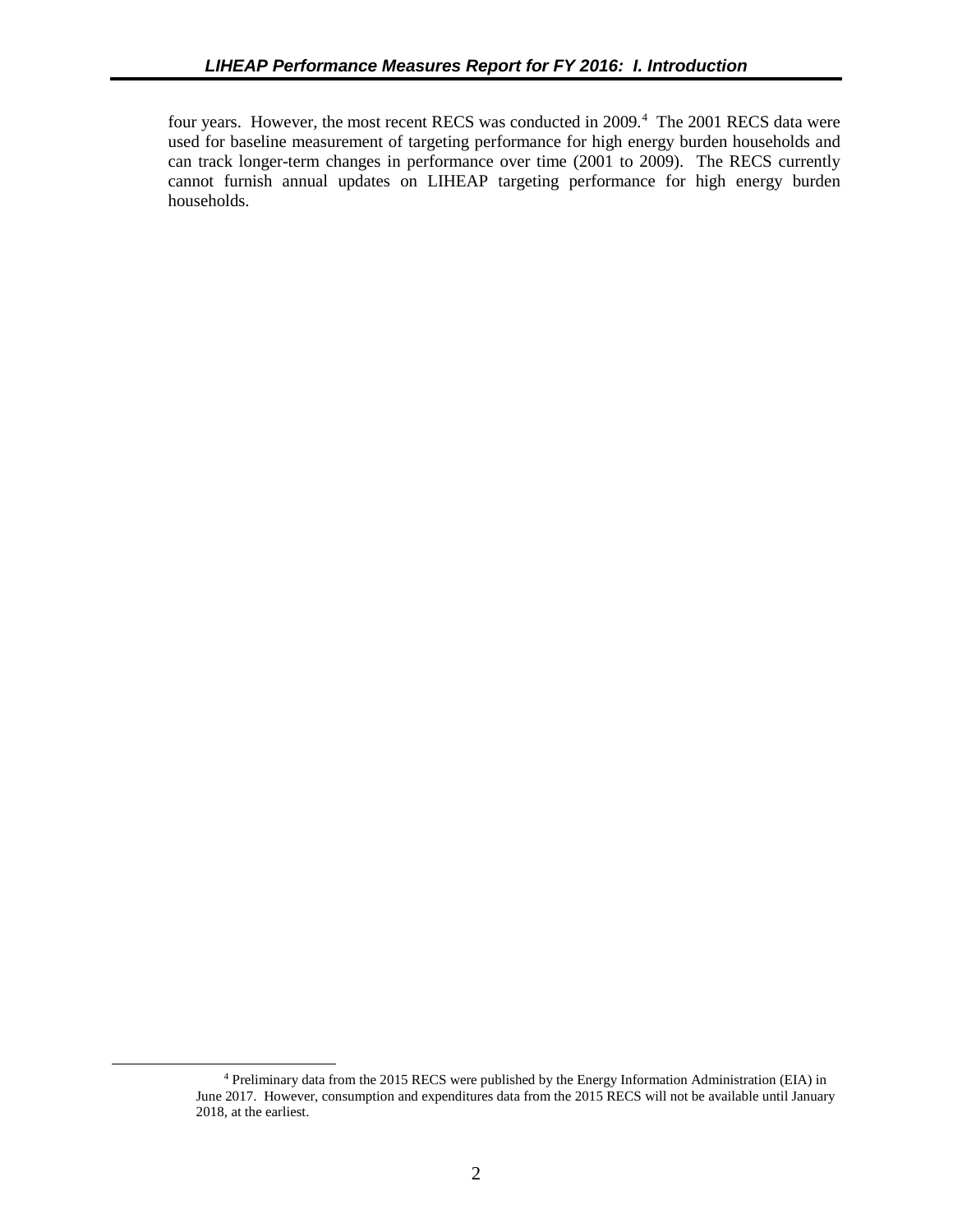# <span id="page-10-0"></span>**II. Federal LIHEAP Targeting Performance**

The Government Performance and Results Act of 1993 (GPRA), as amended, focuses on program results to provide Congress with objective information on the achievement of statutory objectives or program goals. The resulting performance data are to be used in making decisions on budget and appropriation levels.

ACF's budget justification for Congress, which contains the LIHEAP performance plan, takes into account the fact that the federal government does not provide LIHEAP assistance to the public. Instead, the federal government provides funds to states, certain federal- or state-recognized Indian tribes and tribal organizations, and insular areas to administer LIHEAP at the local level. The LIHEAP performance plan also takes into account the fact that LIHEAP is a block grant whereby LIHEAP grantees have broad flexibility to design their programs, within very broad federal guidelines, to meet the needs of their citizens.

This report describes ACF's approach to LIHEAP performance measurement and discusses the findings from ACF-funded research on performance measurement for LIHEAP, including:

- LIHEAP Performance Plan Review of national LIHEAP program goals, national LIHEAP performance goals, and LIHEAP performance measures.
- **Performance Measurement Research Discussion of the findings from a study to assess the validity** of performance measurement estimation procedures and from an evaluation of the performance of LIHEAP with respect to serving the lowest-income households with the highest energy burdens.
- **-** LIHEAP Performance Statistics Statistics that document the performance of LIHEAP in serving low income vulnerable and high-burden households.

# **LIHEAP program goals and performance goals**

LIHEAP is not an entitlement program. Therefore, the program's grantees are unable to serve all of the households that are income eligible under the federal maximum income eligibility standard. In FY 2016, about 15 percent of income eligible households received assistance with their heating costs through heating and/or winter/year-round crisis assistance. Given that limitation, the LIHEAP statute requires LIHEAP grantees to provide, in a timely manner, that the highest level of assistance will be furnished to those households that have the lowest incomes and the highest energy costs or needs in relation to income, taking into account family size. The LIHEAP statute identifies two groups of low income households as having the highest home energy needs:

- *Vulnerable Households*: Vulnerable households are those with at least one member that is a young child, an individual with disabilities, or a frail older individual. The statute does not define the terms "young children," "individuals with disabilities," and "frail older individuals." The primary concern is that such households face serious health risks if they do not have adequate heating or cooling in their homes. Health risks can include death from hypothermia or hyperthermia, and increased susceptibility to other health conditions such as stroke and heart attacks**.**
- *High-Burden Households*: High-burden households are those with the lowest incomes and highest home energy costs. The primary concern is that such households will face safety risks in trying to heat or cool their homes if they cannot pay their heating or cooling bills**.** Safety risks can include the use of makeshift heating sources or inoperative/faulty heating or cooling equipment that can lead to indoor fires, sickness, or asphyxiation**.**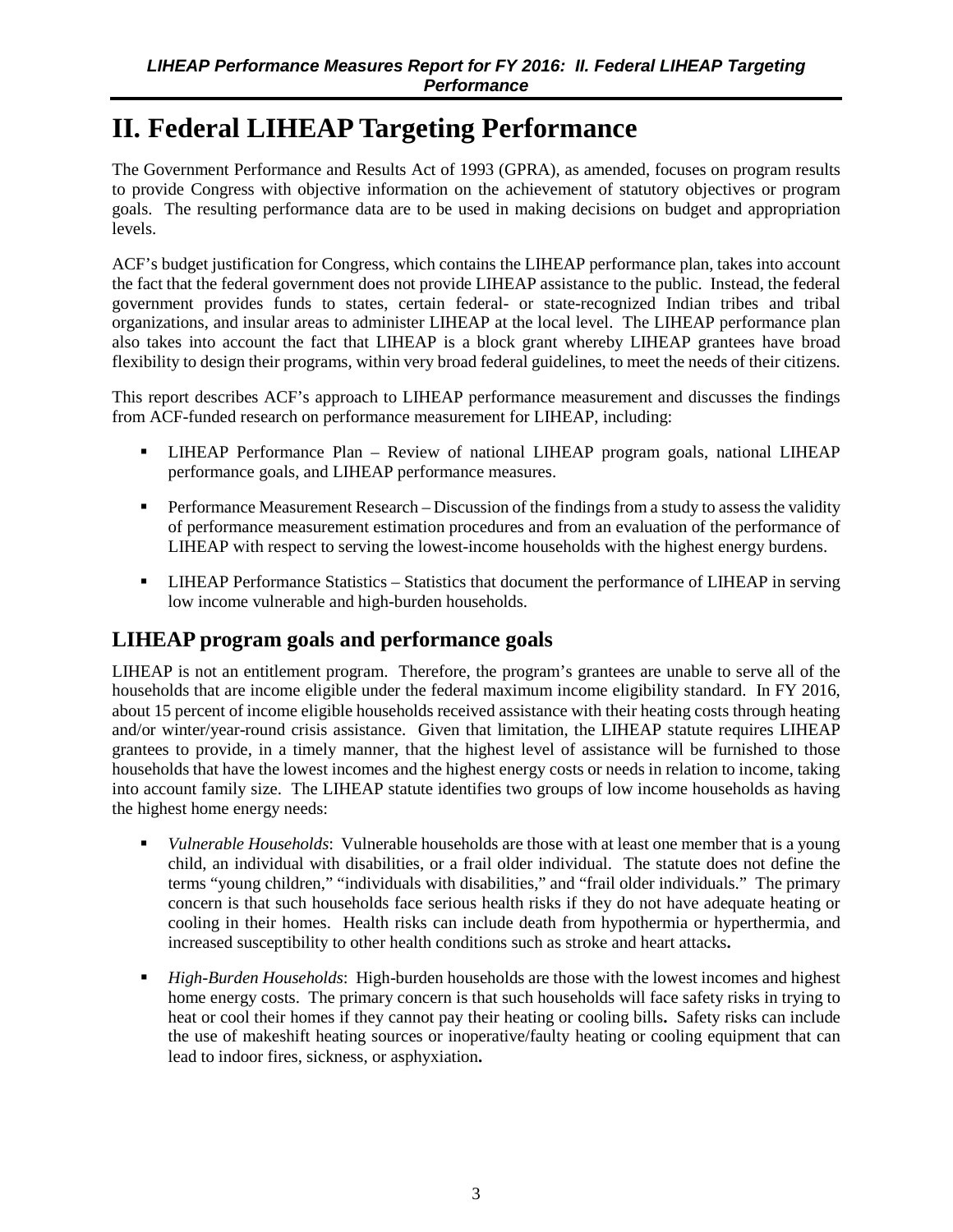<span id="page-11-0"></span>The authorizing legislation requires states to design outreach procedures that target LIHEAP recipiency to income eligible vulnerable and high-burden households, and to design benefit computation procedures that target higher LIHEAP benefits to higher burden households.

Based on the authorizing legislation, LIHEAP's goal is to provide LIHEAP assistance to vulnerable households and high-energy burden households whose health and/or safety are endangered by living in homes without sufficient heating or cooling.

Based on the national LIHEAP program goals, ACF has focused its annual performance goals on targeting the availability of LIHEAP heating assistance to vulnerable low income households. Subject to the availability of data, ACF also is interested in the performance of LIHEAP with respect to targeting benefits to the highest-burden households.

#### **Targeting index performance measures**

 $\overline{a}$ 

Performance goals must be measurable in order to determine if the goals are being achieved. ACF has developed a set of developmental performance measures (i.e., targeting indexes) that show the extent to which LIHEAP meets its performance goals. These measures, which are presented below, show LIHEAP's performance in targeting vulnerable and high-burden households:

 The **recipiency targeting index** quantifies recipiency targeting performance. The index is computed for a specific group of households by dividing the percent of LIHEAP recipient households that are members of the target group by the percent of all income eligible households that are members of the target group and then multiplying the result by 100. For example, if 25 percent of LIHEAP recipients are high-burden households and 20 percent of all income eligible households are high burden, the recipiency targeting index for high-burden households is 125 (100 times 25 divided by 20).

An index greater than 100 indicates that the target group's incidence in the LIHEAP recipient population is higher than that group's incidence in the income eligible population. An index less than 100 indicates that the target group's incidence in the LIHEAP-recipient population is lower than that group's incidence in the income eligible population.

 The **benefit targeting index** quantifies benefit targeting performance. The index is computed by dividing the mean LIHEAP benefit for a target group of recipients by the mean LIHEAP benefit for all recipient households and then multiplying the result by 100. For example, if high-burden household recipients have a mean benefit of \$250 and the mean benefit for all households is \$200, the benefit targeting index is 125 (100 times \$250 divided by \$200).

An index greater than 100 indicates that the target group is, on average, receiving more benefits than the overall recipient population. An index less than 100 indicates that the target group is, on average, receiving fewer benefits than the overall recipient population.

 The **burden reduction targeting index** quantifies burden reduction targeting performance. The index is computed by dividing the percent reduction in the median individual energy burden due to LIHEAP for a specified group of recipients by the percent reduction in the median individual energy burden due to LIHEAP for all recipients and then multiplying the result by 100.<sup>[5](#page-11-1)</sup> For example, if high burden recipients have their median individual energy burden reduced by 25

<span id="page-11-1"></span> ${}^{5}$ In general, the mean (or average) is preferred to the median (or midpoint), as it is more informative. The mean, which is commonly called the average, is the sum of all values divided by the number of values. The median is the value at the midpoint in the distribution of values. LIHEAP benefit recipiency variables are not highly skewed (or distorted); therefore, mean benefits are used to compute the benefit targeting index. Energy burden variables, however, are highly skewed; thus the median energy burden, which is less affected by extreme values, is used to calculate the burden reduction index.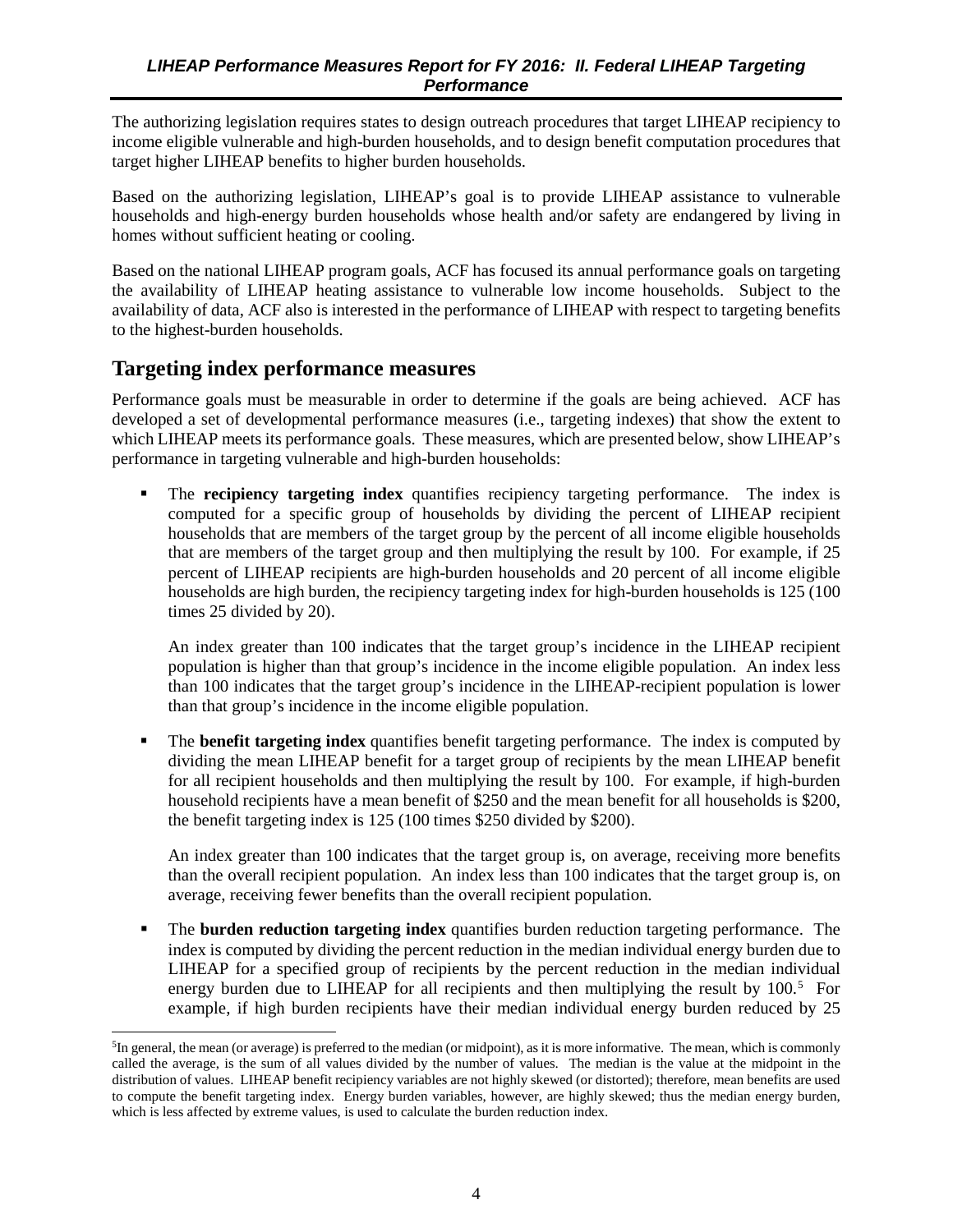percent (e.g., from 8 percent of income to 6 percent of income) and all recipient households have their median individual energy burden reduced by 20 percent (e.g., from 5 percent of income to 4 percent of income), the burden reduction targeting index is 125 (100 times 25 divided by 20).

An index greater than 100 indicates that the specified group experiences, on average, a greater median individual energy burden reduction than the overall recipient population. An index less than 100 indicates that the specified group experiences, on average, a smaller median individual energy burden reduction than the overall recipient population.

The development of these indexes facilitates tracking of recipiency, benefit, and burden reduction performance for vulnerable and high-burden households.

- The recipiency performance data allow for outreach initiatives to improve recipiency targeting performance.
- The benefit and burden reduction performance data facilitate analysis of how different kinds of benefit determination procedures lead to different levels of benefit and burden reduction targeting performance.

The benefit targeting index and burden reduction targeting index are both useful measures, but they measure different aspects of benefit targeting.

- The benefit targeting index requires fewer data elements; it is a simple measure of how benefits for a particular group of recipient households compare to benefits for all recipient households.
- The burden reduction index is more comprehensive; it accounts for differences in both energy costs and benefit levels for the group of recipient households compared to energy costs and benefit levels for all recipient households.

The baseline data serve as a starting point against which the degree of change in LIHEAP targeting can be measured, analyzed, and attributed to federal performance enhancement initiatives. The baseline data also provide a roadmap from which ACF can set realistic recipiency performance targets (a quantitative statement of the degree of desired change) for those parts of the country in which targeting performance can be improved.

ACF's annual LIHEAP performance measures are:

- Increase the recipiency targeting index score of LIHEAP households having at least one member 60 years or older.
- **Maintain the recipiency targeting index score of LIHEAP households having at least one member** five years or younger.

Currently, there are no annual measures for the benefit targeting or burden reduction targeting indexes, nationally, because the data that enter into these indexes are not available annually. The baseline value for the burden reduction targeting index was computed for 2001 using the Residential Energy Consumption Survey (RECS) LIHEAP Supplement. This index can be updated only as often as the RECS occurs, which is generally every four years. The last update to this index came from the 2009 RECS data.

Beginning in FY 2016, state grantees and the District of Columbia were required to collect data on LIHEAP benefit targeting and burden reduction targeting and report on these data to HHS. Grantees will be able to use these data to assess the status of their programs using the benefit targeting index and burden reduction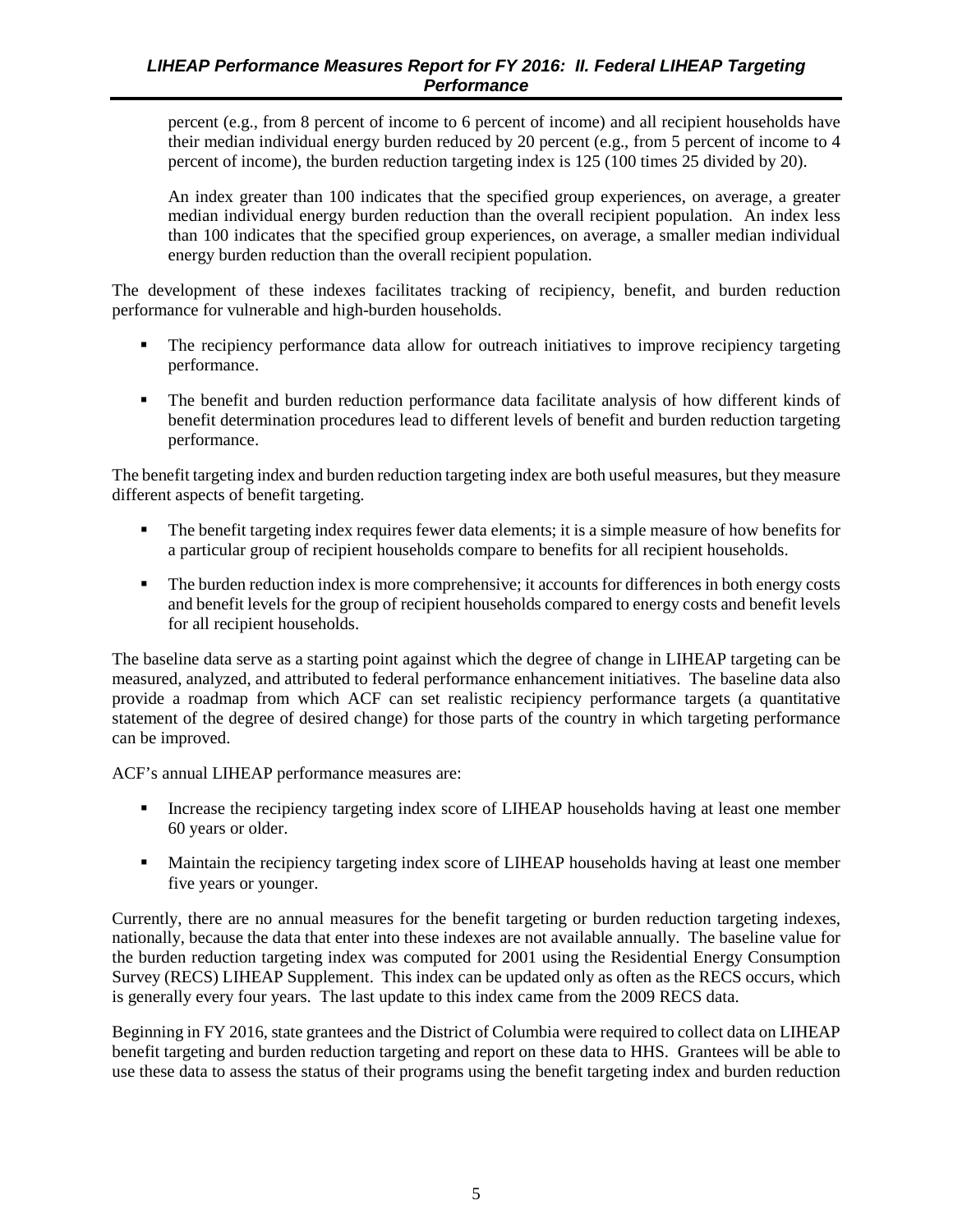<span id="page-13-0"></span>targeting index. These are developmental measures that will be reviewed by HHS and grantees to assess their value in documenting the performance of the LIHEAP program.

#### **Outcome performance measures**

ACF seeks to improve the way in which it measures LIHEAP's performance. LIHEAP supports Objective B of HHS's Goal 3: Promote economic and social well-being for individuals, families, and communities. However, the indicators that ACF uses to measure LIHEAP's performance, the young child and elderly recipiency targeting indexes, serve only as proxies for LIHEAP's outcomes. ACF intended these proxies to be replaced by more outcome-focused measures.

In June 2008, ACF established the LIHEAP Performance Measures Planning Work Group, consisting of State LIHEAP Directors and ACF staff. The Work Group developed a logic model which identifies the long-term goal of LIHEAP as providing LIHEAP recipients with continuous, safe, and affordable home energy service. The Work Group completed its work in January 2010 when it drafted a set of over 36 potential LIHEAP performance measures that could be useful to both the States and ACF. These draft measures are grouped into one of four tiers by type of LIHEAP assistance. Performance measures in tiers 1-3 are to be State-reported based on each State's ability to collect increasingly complex data. Tier 4 data are to be collected at the federal level.

In April 2010, ACF established a follow-up group, the LIHEAP Performance Measures Implementation Work Group (PMIWG), consisting of State LIHEAP Directors and ACF staff. The PMIWG works with stakeholders to evaluate grantees' ability to collect and report on newly established measures and also establishes definitions relating to the new measures. Some of the Work Group activities have included:

- Conducting a LIHEAP Performance Measures Needs Assessment Survey.
- Development of LIHEAP Process Guides on LIHEAP Performance Measurement Best Practices and training materials to make use of LIHEAP Performance Measures data.
- Making presentations about LHIEAP Performance Measures at LIHEAP National Training conferences, National Energy Assistance Directors' Association (NEADA) meetings, and National Energy and Utility Affordability Coalition (NEUAC) conferences.
- Communicating the latest developments of LIHEAP Performance Measures through periodic informal communications among grantees.
- Contributing to the development and enhancement of the LIHEAP Performance Measurement Website.
- Working with ACF's Office of Community Services (OCS) to develop four new developmental LIHEAP Performance Measures that were approved by OMB in November 2014.
- These four new developmental LIHEAP Performance Measures include: 1) the benefit targeting index for high-burden LIHEAP recipient households; 2) the burden reduction targeting index for high-burden LIHEAP recipient households; 3) the number of LIHEAP recipient households for which LIHEAP restored home energy service; and 4) the number of LIHEAP recipient households for which LIHEAP prevented loss of home energy service.
- Serving as mentors on Performance Measures for other grantees that are working their way through the process.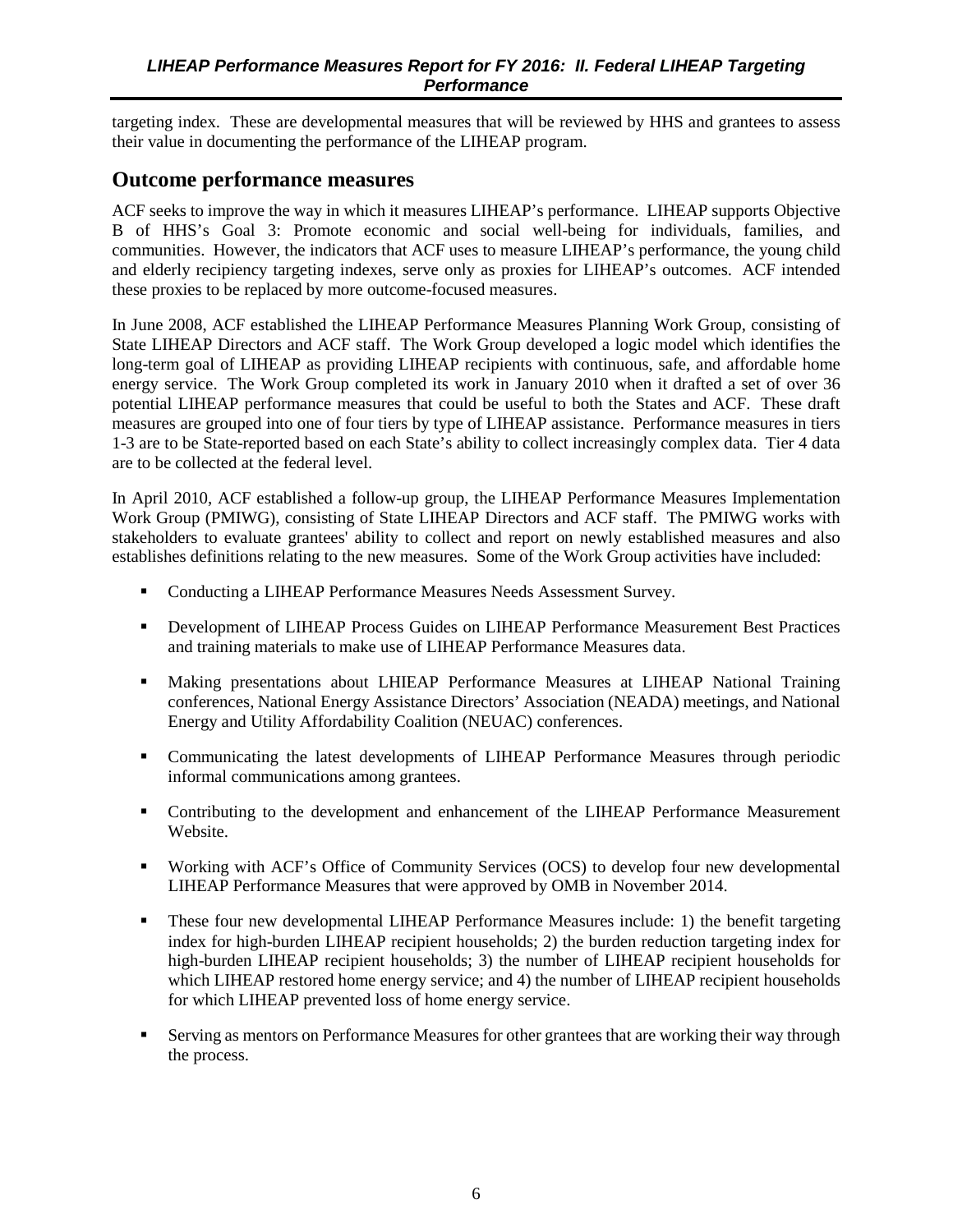<span id="page-14-0"></span>The PMIWG will be active at least through September 2017. During the period from October 2012 through September 2017, they have been meeting monthly by teleconference (ten times per year) and in-person (twice each year), and have participated in very active sub-committee meetings.

### **Performance measurement research**

ACF has funded several studies to develop a better understanding of LIHEAP targeting performance measurement. Two of these studies recommended that ACF consider making changes in the performance measurement plan for LIHEAP.

- Validation Study The performance measurement validation study examined the available data sources for estimating the targeting indexes required by the performance measurement plan for LIHEAP and identified the data sources that furnished the most reliable data.<sup>[6](#page-14-1)</sup>
- Energy Burden Study The energy burden evaluation study used the 2001 RECS LIHEAP Supplement to measure the baseline performance of LIHEAP in serving high-burden households and to examine the competing demands associated with targeting vulnerable and high-burden households.[7](#page-14-2)

#### **Performance measurement data sources**

The ACF performance measurement plan for LIHEAP requires the development of recipiency targeting indexes for elderly households (i.e., households having at least one member age 60 years or older), youngchild households (i.e., households having at least one member age 5 years or younger), and high-burden households (i.e., households having an energy burden that exceeds an energy burden threshold). Data elements needed to compute the recipiency targeting indexes are:

- The target group's income eligible population The number of elderly, young child, and highburden households that are income eligible for LIHEAP.
- Target group recipients The number of elderly, young child, and high-burden households that are LIHEAP heating recipients.
- The income eligible population The number of all LIHEAP income eligible households.
- LIHEAP heating recipients The number of all LIHEAP heating assistance recipients.

The performance measurement validation study and the energy burden study identified the most reliable data sources for the required data elements. The studies found that a number of different data sources were needed to furnish the most reliable data for the computation of targeting indexes, including:

 The income eligible population – According to the U.S. Census Bureau, the CPS ASEC furnishes the most reliable national estimates of the number of income eligible households.<sup>[8](#page-14-3)</sup>

<span id="page-14-1"></span><sup>6</sup> *LIHEAP Targeting Performance Measurement Statistics: GPRA Validation of Estimation Procedures*, September 2004, prepared by APPRISE Incorporated under PSC Order No. 043Y00471301D. [http://www.acf.hhs.gov/sites/default/files/ocs/gpra\\_validation\\_report\\_final.pdf](http://www.acf.hhs.gov/sites/default/files/ocs/gpra_validation_report_final.pdf)  $\overline{a}$ 

<span id="page-14-2"></span><sup>7</sup> *LIHEAP Energy Burden Evaluation Study*, July 2005, prepared by APPRISE Incorporated under PSC Order No. 043Y00471301D. [http://www.acf.hhs.gov/sites/default/files/ocs/study\\_july\\_05.doc](http://www.acf.hhs.gov/sites/default/files/ocs/study_july_05.doc)

<span id="page-14-3"></span><sup>8</sup> "Income: Guidance for Data Users – Which Source to Use." U.S. Census Bureau. Revised March 1, 2016. <http://www.census.gov/topics/income-poverty/income/guidance/data-sources.html>.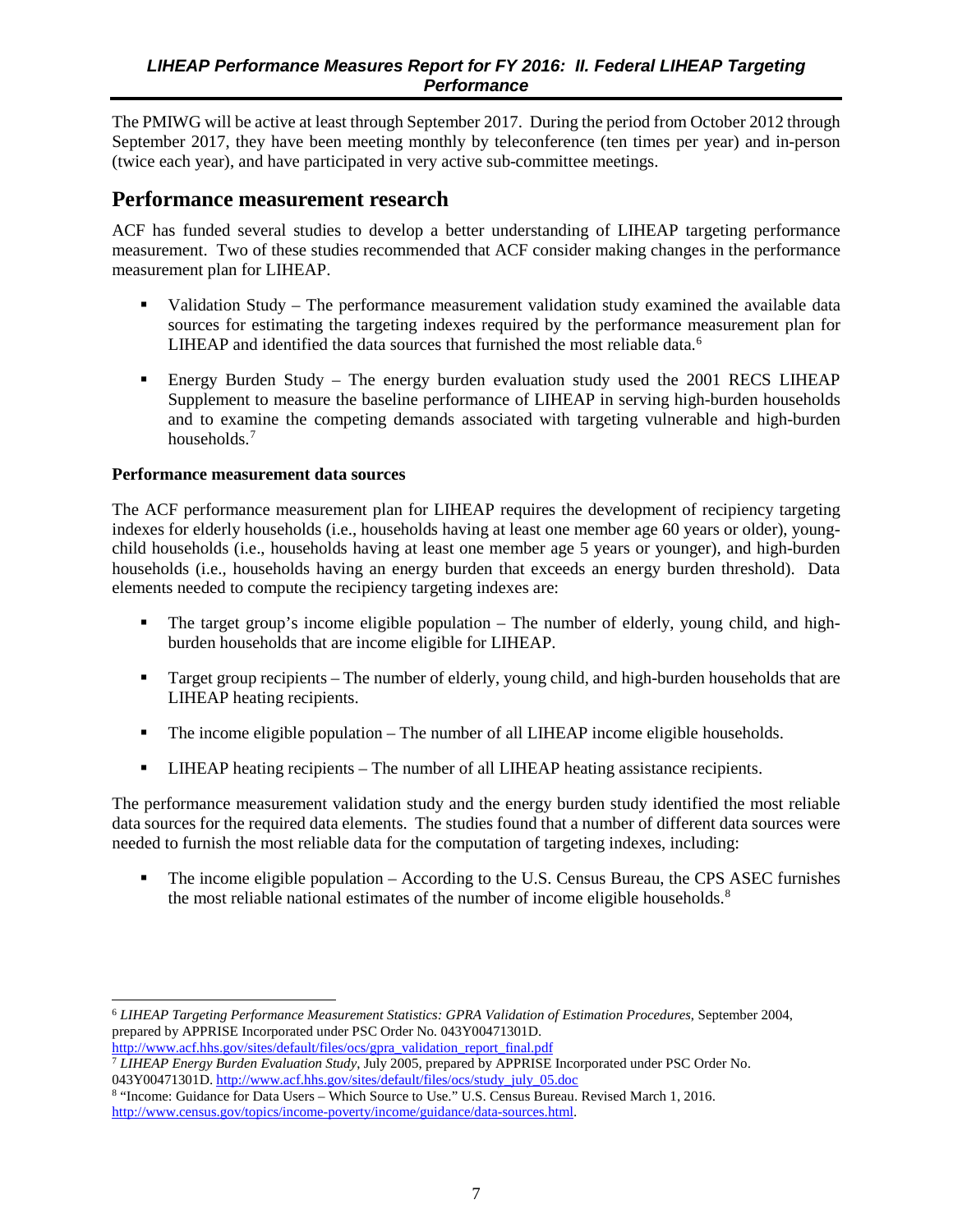- Income eligible vulnerable households The CPS ASEC furnishes the most reliable estimates of the number of income eligible vulnerable households (i.e., elderly households and young-child households).
- LIHEAP heating assistance recipients The annual *LIHEAP Household Report* furnished by state LIHEAP administrators to ACF furnish the most reliable estimates of the number of heating assistance recipient households in each state.
- Vulnerable household LIHEAP heating assistance recipients The annual *LIHEAP Household Report* furnished by state LIHEAP administrators to ACF furnish the most reliable estimates of the number of vulnerable heating assistance recipient households in each state.
- Income eligible high-burden households The RECS furnishes the most reliable estimates of the number of income eligible high-burden households.
- **High burden LIHEAP heating assistance recipients The RECS LIHEAP Supplement furnishes** the most reliable estimates of the number of high burden recipient households.

The following data sources are used in reporting on LIHEAP targeting performance for this report:

- State annual *LIHEAP Household Report* ACF set a goal for the states to submit their final *LIHEAP Household Report for Federal Fiscal Year (FFY) 2016* by December 16, 2016. Each *LIHEAP Household Report* needs to be received, reviewed, processed, and compared against data from each state's *LIHEAP Grantee Survey* that was conducted in January 2017 as part of the *LIHEAP Performance Data Form for Federal Fiscal Year (FFY) 2016*. The data on the number of LIHEAP households assisted in FY 2016 will be included in the *LIHEAP Report to Congress* for FY 2016.
- CPS ASEC The CPS ASEC is a national household sample survey that is conducted monthly by the Bureau of the Census. The CPS ASEC includes data that allow one to characterize household demographic characteristics. The CPS ASEC is the best source of annual national data for estimating the number of income eligible households and the number of income eligible vulnerable households. The CPS ASEC data needed to prepare performance statistics for FY 2016 were available in October 2016.
- The RECS The EIA's RECS is a national household sample survey that is conducted approximately once every four years. However, the most recent survey for which the necessary data is available was conducted in 2009. The RECS data were used in 2001 for baseline measurement of targeting performance for high energy burden households and can track longerterm changes in performance over time (2001 to 2009). The RECS currently cannot furnish annual updates on LIHEAP targeting performance for high energy burden households.

#### **Targeting performance for high-burden households**

With the available data, the annual reporting of LIHEAP recipiency targeting index scores includes updates for vulnerable households but not for high energy burden households. To develop a better understanding of the value of targeting performance data for high energy burden households, ACF commissioned the *LIHEAP Energy Burden Evaluation Study* (2005). The purposes of that study included:

**Targeting – Measure the extent to which LIHEAP is serving the lowest income households that** have the highest energy burdens.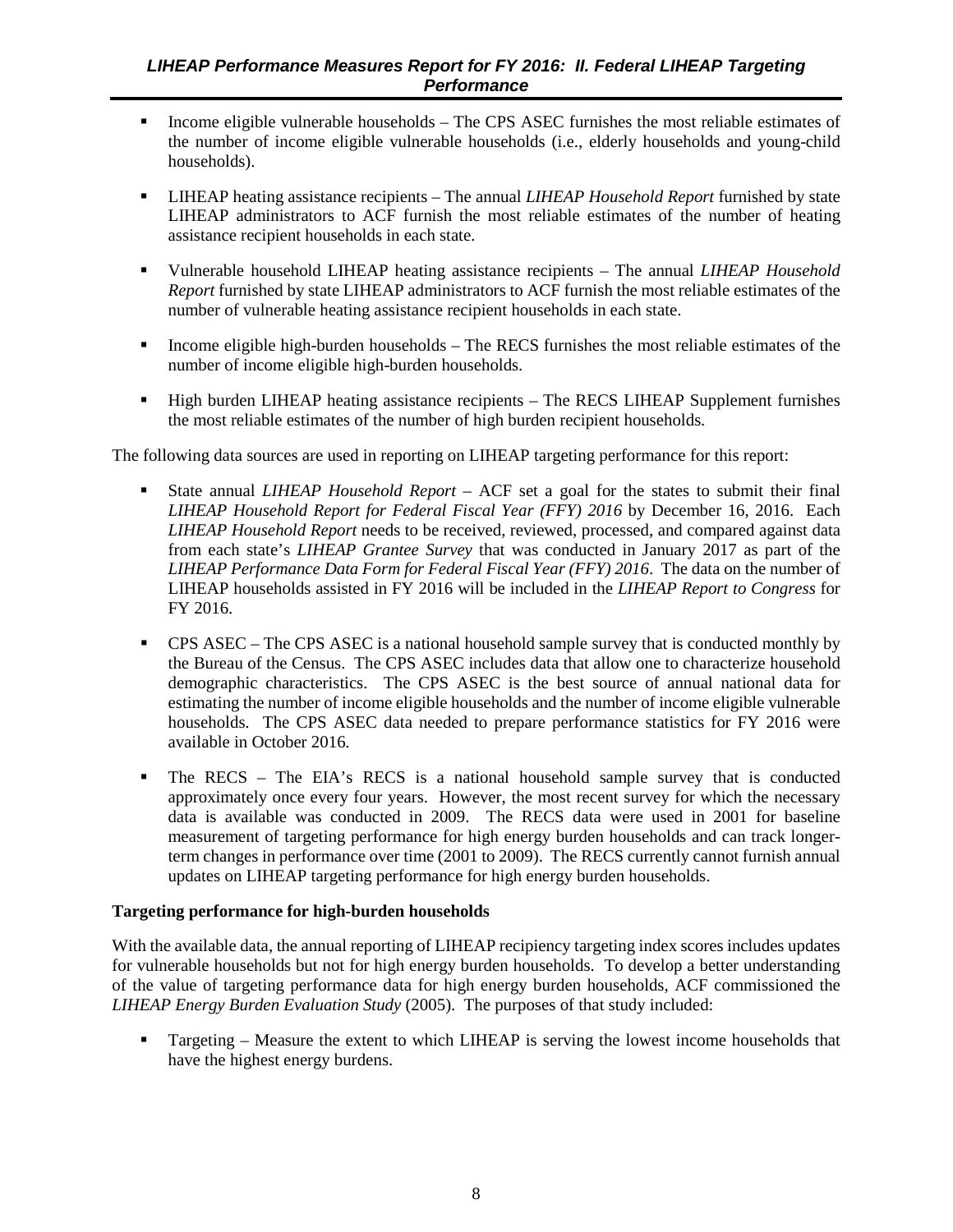- Performance goals Assessment of the importance of the performance goal of increasing the percent of LIHEAP recipient households having the lowest incomes and the highest energy costs.
- Measurement Identification of procedures that can be used to measure performance of LIHEAP with respect to the goal of increasing the percentage, among LIHEAP recipient households, of those households with the lowest incomes and the highest energy costs (i.e. high energy burden households).

The study furnished the following information to ACF with respect to targeting of high energy burden households.<sup>[9](#page-16-0)</sup>

- Targeting The study found that, for FY 2001, the recipiency targeting index for high home energy burden households was 170, indicating that households with a high home energy burden were served at a significantly higher rate than were other income-eligible households. The study furnished a baseline statistic from which changes in targeting to high energy burden households can be compared.
- Performance goals The study demonstrated that it is important to include a goal of targeting high energy burden households in the performance plan for LIHEAP. The LIHEAP statute gives equal status to the goals of targeting vulnerable households and high energy burden households. Performance goals that are limited to targeting of elderly and young-child households encourage LIHEAP grantees to give preference to low burden vulnerable households over high-burden households that do not have a vulnerable household member.
- Measurement The study identified options for collecting annual data on high energy burden recipient households.

In addition, the *LIHEAP Energy Burden Evaluation Study* (2005) examined two other performance indicators – the benefit targeting index and the burden reduction targeting index. The study furnished baseline measures for these indicators and discussed the value and challenges of including those benefit and burden reduction targeting indicators in the performance plan for LIHEAP. These indexes were updated for FY 2005 and FY 2010 using the 2005 and 2009 RECS.

#### **Performance measurement statistics**

 $\overline{a}$ 

Table 2-1a and Table 2-1b show the LIHEAP recipiency targeting performance measures from FY 2003 through FY 2016. The first column shows the fiscal year. The second column shows the performance targets (to be reached), and the third column shows the targeting index scores that were achieved. FY 2003 was the baseline year for both measures.

For measure 1A, the baseline targeting index score of 79 indicates that LIHEAP recipient households with an elderly member were not being effectively targeted with LIHEAP benefits within the income eligible population of households with elderly members in FY 2003. From FY 2004 to FY 2011, the targeting index

<span id="page-16-0"></span><sup>&</sup>lt;sup>9</sup> The study developed an operational definition of "high burden," though the statute offers no such definition. The study's definition is used here. This study defined high energy burden as the "energy share" of severe housing (shelter) burden. Severe housing burden is considered by some researchers to be 50% of income. (See Cushing N. Dolbeare. 2001. "Housing Affordability: Challenge and Context." Cityscape: A Journal of Policy Development and Research, (5)2:111-130. A Publication of the U.S. Department of Housing and Urban Development, Office of Policy Development and Research.) The median total residential energy costs for households at or below 150 percent of the HHS's Poverty Guidelines are 21.8 percent of housing costs. This study defined a residential energy burden of 10.9 percent of income as a high burden, moderate energy burden as costs at or above 6.5 percent of income but less than 10.9 percent of income, and low energy burden as costs less than 6.5 percent of income. Heating and cooling expenditures comprise 39.3 percent of total residential energy expenditures for all households. Therefore, high home energy burden is defined for purposes of this study as heating and cooling costs that exceed 4.3 percent of income. Moderate home energy burden is defined as heating and cooling costs above 2.6 percent of income but less than 4.3 percent of income.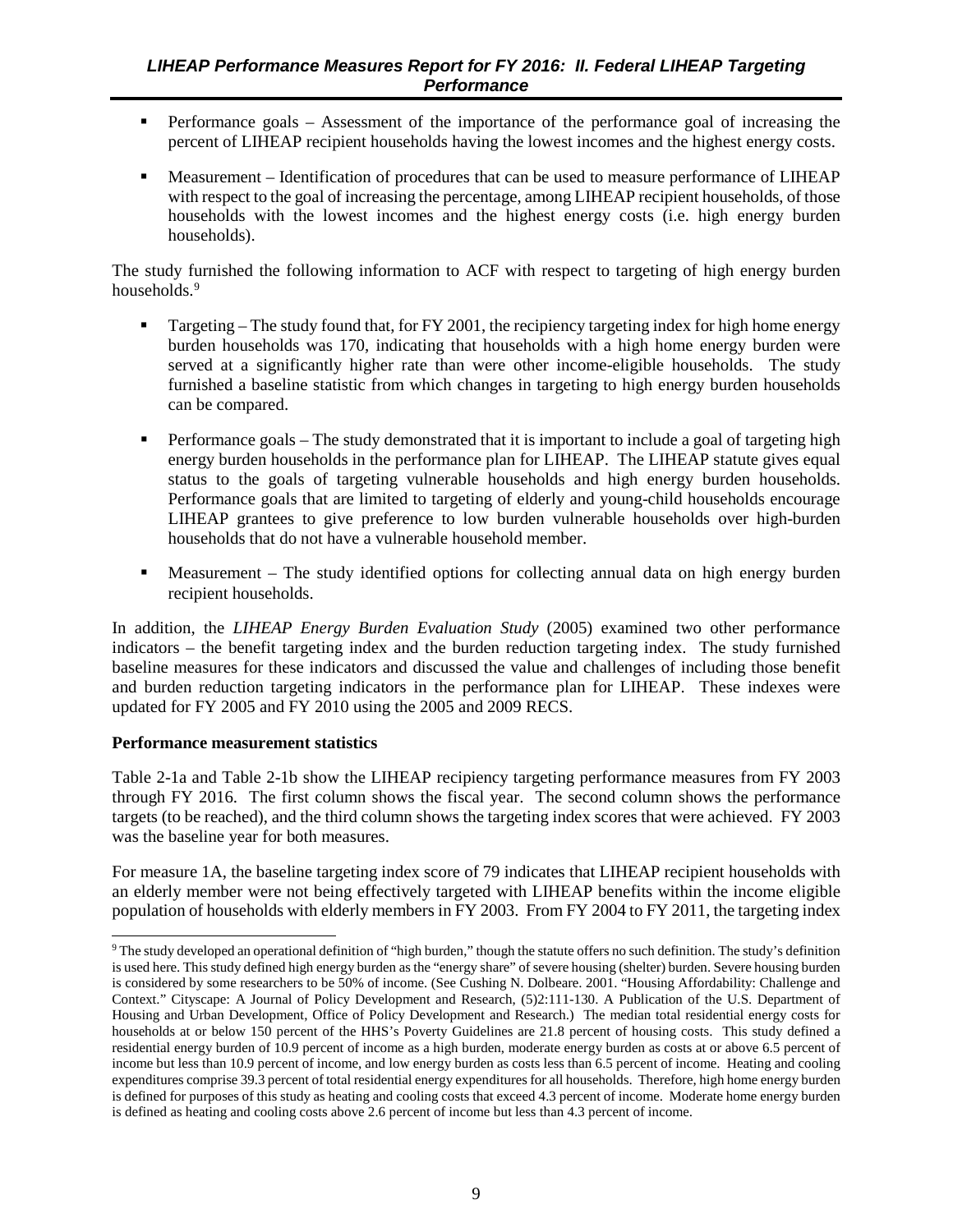<span id="page-17-0"></span>scores for households with an elderly member fluctuated between 74 and 79. In FY 2012, the targeting index score for households with an elderly member increased to 83, exceeding both the target and the baseline targeting index score for that year. In FY 2013, the targeting index score for households with an elderly member increased to 84, exceeding the baseline targeting index score but falling short of the fiscal year target of 85. In FY 2014, the targeting index score for households with an elderly member decreased to 80, exceeding the baseline targeting index score but falling short of the fiscal year target of 84. In FY 2015, the targeting index score for households with an elderly member increased to 81, exceeding both the baseline targeting index score of 79 and fiscal year target score of 80. In FY 2016, the targeting index score for households with an elderly member increased to 86, exceeding both the baseline targeting index score of 79 and fiscal year target score of 81.

For measure 1B, the baseline targeting index score of 122 indicates that LIHEAP recipient households with a young child member were being effectively targeted with LIHEAP benefits within the income eligible population of households with young children in FY 2003. From FY 2004 to FY 2011, targeting index scores for households with a young child fluctuated between 110 and 122. However, in FY 2012, the targeting index score for households with a young child decreased to 114, which fell short of the fiscal year target and the baseline targeting index score. In FY 2013, the targeting index score for households with a young child increased to 117, exceeding the fiscal year target of 116 but falling short of the baseline targeting index score. In FY 2014, the targeting index score for households with a young child decreased to 112, falling short of both the fiscal year target of 117 and baseline targeting index score. In FY 2015, the targeting index score for households with a young child decreased to 107, falling short of both the fiscal year target score of 112 and baseline targeting index score. In FY 2016, the targeting index score for households with a young child increased to 108, exceeding the fiscal year target of 107 but falling short of the baseline targeting index score.

#### **Table 2-1a. LIHEAP recipiency targeting performance measure 1A: Increase the recipiency targeting index score of LIHEAP households having at least one member 60 years or older (reported for FY 2003 – FY 2016)**

| <b>Fiscal</b><br>Year | <b>Target</b> | <b>Result</b> |
|-----------------------|---------------|---------------|
| FY 16                 | 81            | 86            |
| FY 15                 | 80            | 81            |
| FY 14                 | 84            | 80            |
| FY 13                 | 85            | 84            |
| FY 12                 | 80            | 83            |
| FY 11                 | 75            | 78            |
| <b>FY 10</b>          | 78            | 74            |
| FY 09                 | 96            | 76            |
| <b>FY 08</b>          | 96            | 76            |
| FY 07                 | 94            | 78            |
| FY 06                 | 92            | 77            |
| FY 05                 | 84            | 79            |
| FY 04                 | 82            | 78            |
| FY 03                 | Baseline      | 79            |

SOURCE: HHS Administrative Data — such data for FY 2016 are preliminary; thus the actual figures may differ.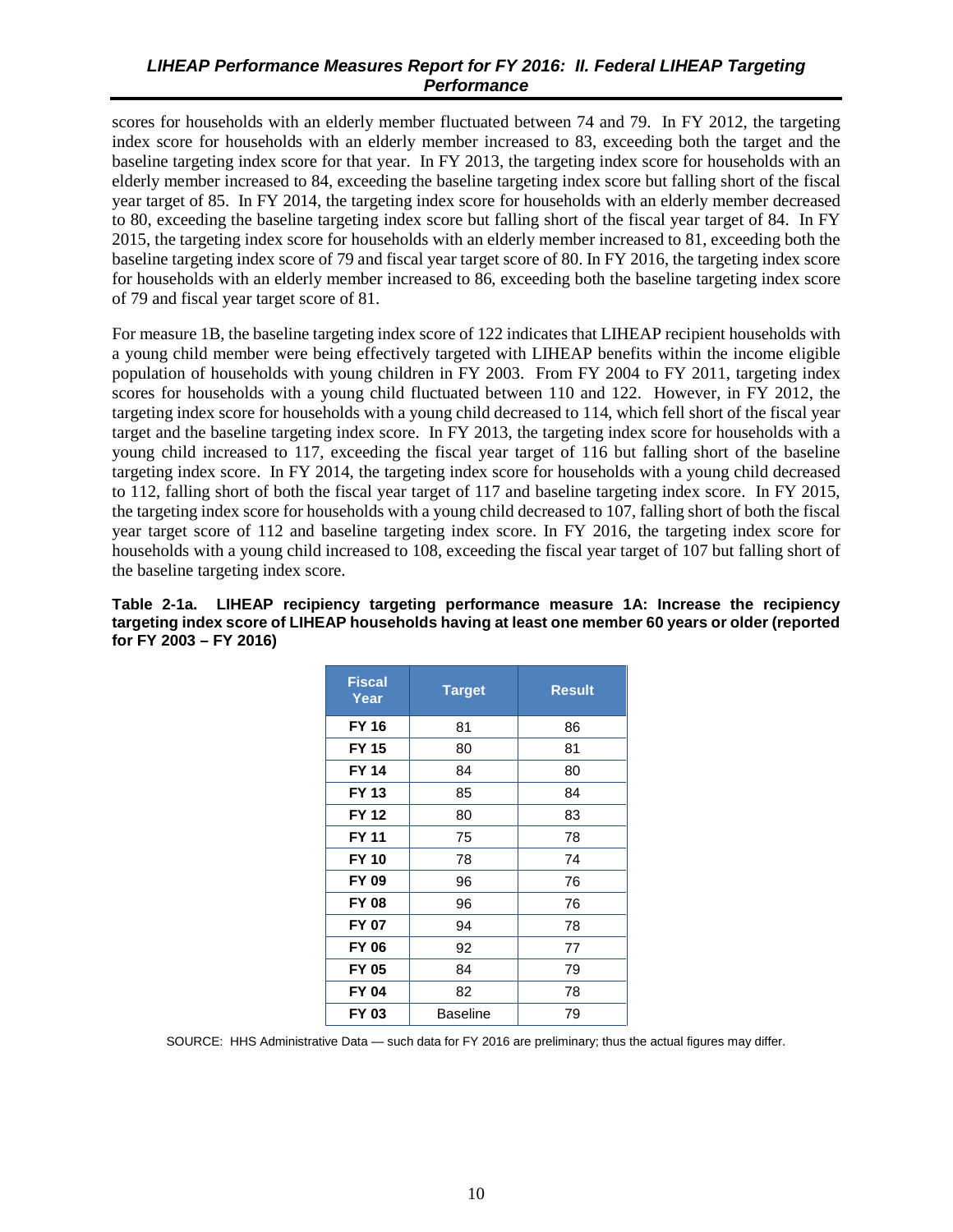<span id="page-18-0"></span>**Table 2-1b. LIHEAP recipiency targeting performance measure 1A: Increase the recipiency targeting index score of LIHEAP households having at least one member five years or younger (reported for FY 2003 – FY 2016)** 

| <b>Fiscal</b><br>Year | <b>Target</b> | <b>Result</b> |
|-----------------------|---------------|---------------|
| <b>FY 16</b>          | 107           | 108           |
| <b>FY 15</b>          | 112           | 107           |
| <b>FY 14</b>          | 117           | 112           |
| <b>FY 13</b>          | 116           | 117           |
| <b>FY 12</b>          | 124           | 114           |
| FY 11                 | 110           | 122           |
| <b>FY 10</b>          | 110           | 118           |
| FY 09                 | 122           | 117           |
| <b>FY 08</b>          | 122           | 110           |
| FY 07                 | 122           | 110           |
| <b>FY 06</b>          | 122           | 112           |
| <b>FY 05</b>          | 122           | 113           |
| <b>FY 04</b>          | 122           | 115           |
| FY 03                 | Baseline      | 122           |

SOURCE: HHS Administrative Data — such data for FY 2016 are preliminary; thus the actual figures may differ.

As noted above, the *LIHEAP Energy Burden Evaluation Study* developed baseline statistics on high energy burden household targeting. That study recommended that measurement of targeting to high energy burden households is important since LIHEAP's statutory mandate is to serve the households "with the lowest incomes, that pay a high proportion of household income for home energy, primarily in meeting their immediate home energy needs."

Table 2-2 shows the national and regional recipiency targeting indexes for high home energy burden households for FY 2001, FY 2005, and FY 2010. The 2001 RECS, the 2001 RECS LIHEAP Supplement, the 2005 RECS, and the 2009 RECS were used to develop these statistics. These statistics demonstrate that, except for the Northeast region in FY 2005 and FY 2010, LIHEAP was targeting high-burden households.<sup>[10](#page-18-1)</sup> However, FY 2010 targeting index scores indicate a significant decrease in targeting highburden households compared to the FY 2001 baseline scores.

 $\overline{a}$ 

<span id="page-18-1"></span><sup>&</sup>lt;sup>10</sup> The RECS LIHEAP Supplement was first introduced into the RECS in 2001. Because the design was experimental, no variance models were developed for the data file. As a result, it is difficult to develop a precise estimate of variances for statistics developed from the RECS LIHEAP Supplement. Preliminary analysis indicates that the FY 2001 targeting indexes in Table 2-2 are statistically different from 100 while the FY 2001 targeting indexes shown in Tables 2-3 and 2-4 are not statistically different from 100. Therefore, the null hypothesis that high burden households and households that are not high burden are served at the same rate can be rejected, while the null hypothesis that LIHEAP benefits and burden reduction are the same for high burden households and households that are not high burden cannot be rejected. The FY 2005 and FY 2010 targeting indexes in Table 2-2 and 2-4 are statistically different from 100 at the national level but not at the regional level, while the targeting indexes shown in Tables 2-3 are not statistically different from 100 at either regional or national level.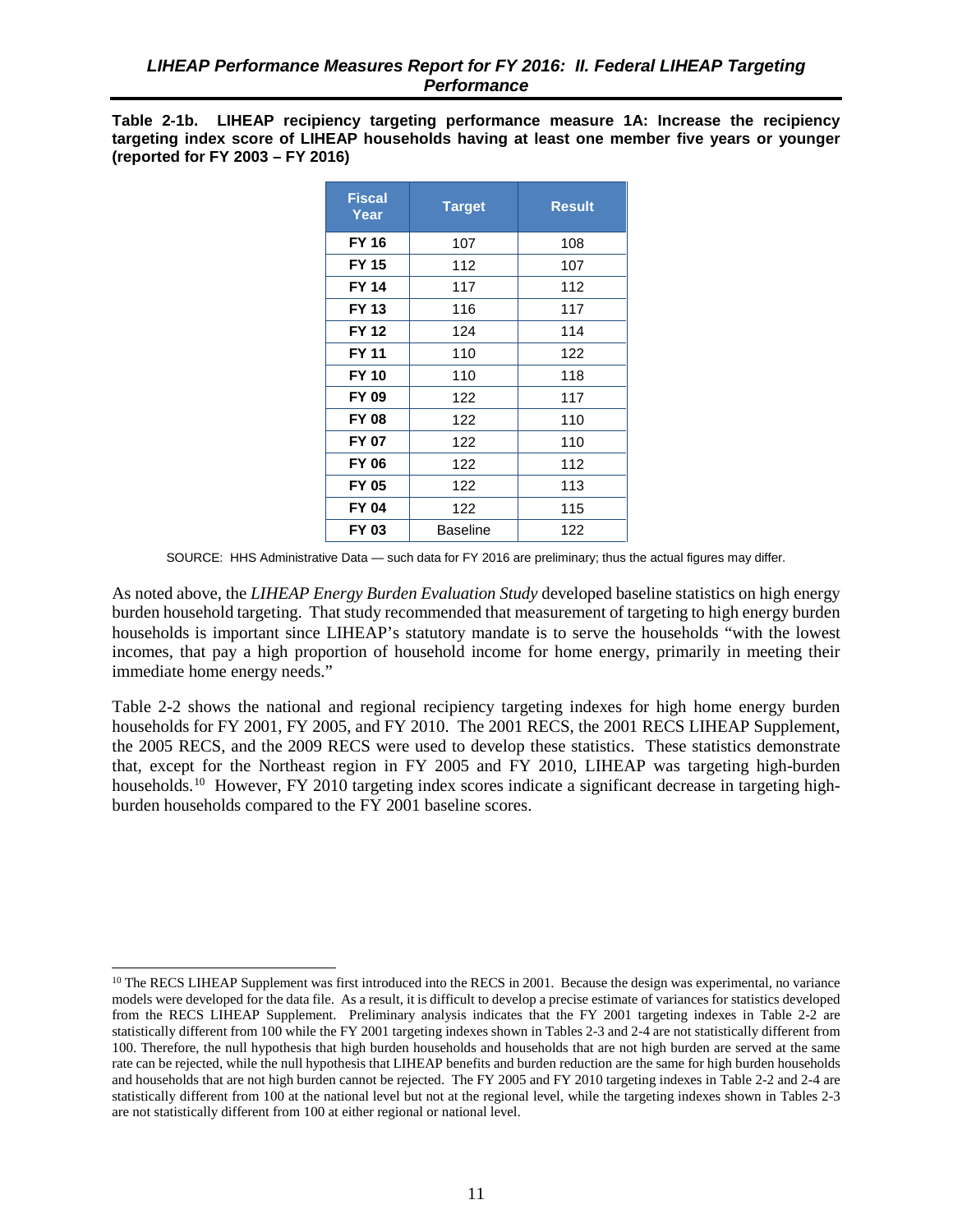<span id="page-19-0"></span>**Table 2-2. LIHEAP recipiency targeting index of high-burden households by region for FY 2001 from the 2001 RECS and the 2001 RECS LIHEAP Supplement, for FY 2005 from the 2005 RECS, and for FY 2010 from the 2009 RECS.** 

| <b>Region</b>        | <b>FY 2001</b> | <b>FY 2005</b> | <b>FY 2010</b> |
|----------------------|----------------|----------------|----------------|
| <b>Northeast</b>     | 163            | 99             | 92             |
| Midwest              | 132            | 116            | 112            |
| <b>South</b>         | 155            | 119            | 101            |
| West                 | 293            | 184            | 112            |
| <b>United States</b> | 170            | 122            | 112            |

The energy burden evaluation study also furnished estimates of the benefit and burden reduction targeting indexes for FY 2001. These indexes were updated for FY 2005 and FY 2010 using the 2005 and 2009 RECS data. Benefit and burden reduction targeting are not part of the performance plan for LIHEAP. However, the study concluded that those indexes were consistent with the statutory mandate to furnish the highest benefits "to those households which have the lowest incomes and the highest energy costs or needs in relation to income."

Table 2-3 shows national and regional benefit targeting indexes and Table 2-4 shows national and regional burden reduction targeting indexes. In FY 2001, at the national level and in all regions, high-burden households received slightly higher average benefits than did households that did not have high burdens. The benefit targeting index scores for FY 2001 and FY 2010 were similar to one another and they were slightly higher at the national level and in most regions than those in FY 2005. However, Table 2-4 shows that at the national level and in all regions, high-burden households experienced lower burden reductions than did households that did not have a high burden. From FY 2001 to FY 2005, burden reduction index scores decreased for all regions. From FY 2005 to FY 2010, burden reduction index scores increased for all regions but not to the level of FY 2001 baseline scores.

**Table 2-3. LIHEAP benefit targeting index of high-burden households by region for FY 2001 from the 2001 RECS and the 2001 RECS LIHEAP Supplement, for FY 2005 from the 2005 RECS, and for FY 2010 from the 2009 RECS** 

| <b>Region</b>        | <b>FY 2001</b> | <b>FY 2005</b> | <b>FY 2010</b> |
|----------------------|----------------|----------------|----------------|
| <b>Northeast</b>     | 103            | 104            | 105            |
| <b>Midwest</b>       | 108            | 104            | 107            |
| <b>South</b>         | 110            | 81             | 102            |
| West                 | 124            | 119            | 109            |
| <b>United States</b> | 109            | 101            | 108            |

**Table 2-4. LIHEAP burden reduction targeting of high-burden households by region for FY 2001 from the 2001 RECS and the 2001 RECS LIHEAP Supplement, for FY 2005 from the 2005 RECS, and for FY 2010 from the 2009 RECS** 

| <b>Region</b>        | <b>FY 2001</b> | <b>FY 2005</b> | <b>FY 2010</b> |
|----------------------|----------------|----------------|----------------|
| <b>Northeast</b>     | 96             | 74             | 93             |
| <b>Midwest</b>       | 93             | 70             | 90             |
| <b>South</b>         | 98             | 84             | 89             |
| West                 | 86             | 60             | 68             |
| <b>United States</b> | 94             |                | 82             |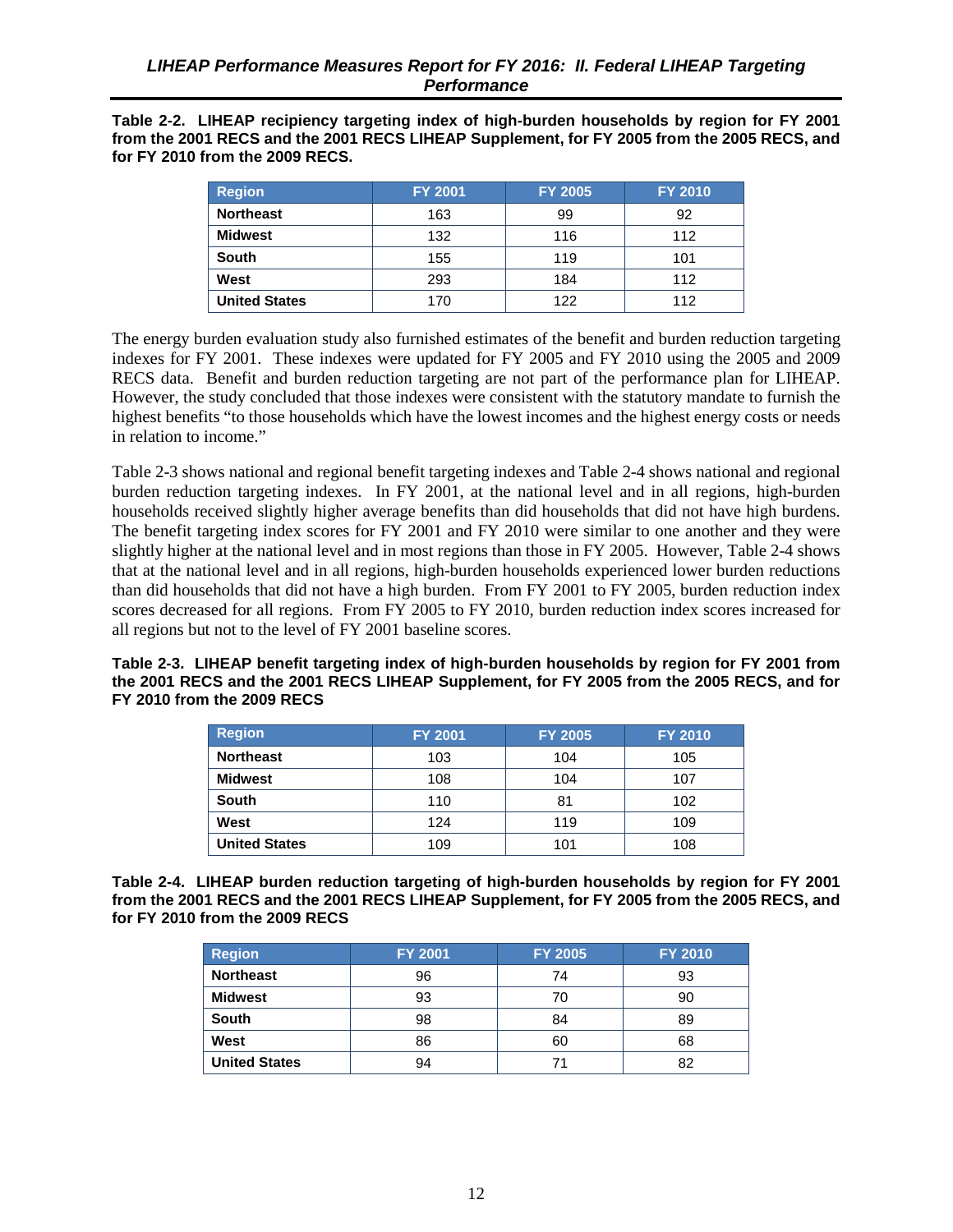### <span id="page-20-0"></span>**Uses of LIHEAP performance data**

Performance targeting index data can be useful for both LIHEAP grantees and ACF, as described below.

#### **LIHEAP grantee use of targeting indexes**

Individual LIHEAP grantees can use the recipiency targeting indexes to examine the effectiveness of their outreach to households with vulnerable members. $^{11}$  $^{11}$  $^{11}$ 

- In absolute terms, if a given group has a recipiency targeting index over 100, then that group's incidence in the LIHEAP-recipient population is higher than that group's incidence in the income eligible population.
- In relative terms, if a given group has a higher recipiency targeting index than another group, then the given group has been targeted relative to the other group. For example, if the index for elderly households is 90 and the index for non-vulnerable households is 75, then elderly households are targeted at a higher rate than non-vulnerable households are.

Individual LIHEAP grantees can use the benefit and burden reduction targeting indexes to examine the effectiveness of their benefit determination procedures in serving households with vulnerable members and households with high energy burdens.<sup>[12](#page-20-2)</sup>

- In absolute terms, if a given group has a benefit or burden reduction targeting index greater than 100, then that group has a higher average benefit (benefit targeting index) or experiences a greater median burden reduction (burden reduction index) than the recipient population has or experiences. If a group has a benefit or burden reduction targeting index less than 100, then that group has a lower average benefit (benefit targeting index) or experiences a smaller median burden reduction (burden reduction index) than the recipient population has or experiences.
- In relative terms, if a given group has a higher benefit or burden reduction targeting index than another group, then the given group has been targeted relative to the other group. For example, if the benefit targeting index for elderly households is 90 and the benefit targeting index for nonvulnerable households is 75, then elderly households have higher average benefits than nonvulnerable households. Likewise, if the burden reduction targeting index for elderly households is 90 and the burden reduction targeting index for non-vulnerable households is 75, then elderly households have a greater percentage reduction in median energy burden.

Grantees can use the targeting measures to gauge their current targeting performance and to track changes in targeting performance over time.

#### **ACF's use of targeting indexes**

ACF uses national and regional targeting indexes to examine the targeting performance of LIHEAP and to measure changes in performance over time. In so doing, ACF has found that the national recipiency targeting indexes indicate that elderly households face difficulty in enrolling in LIHEAP as compared to young-child households. A review of the literature indicates that other federal social programs also have

<span id="page-20-1"></span><sup>11</sup> LIHEAP grantees have the ability to create these recipiency targeting indexes using recipient counts from the states' *LIHEAP Household Report* and the federally and/or state income eligible population estimates provided by ACF in the *Low Income Home Energy Data* report (previously, Appendix B of the *LIHEAP Home Energy Notebook*). For FY 2006 and 2007, ACF released information on the rankings of the states in terms of recipiency targeting indexes. In addition, ACF funded a study that classified states' targeting performance in FY 2007 through FY 2010 in five broad categories. That study is available in Section V of the *LIHEAP Home Energy Notebook for FY 2011*[: https://www.acf.hhs.gov/sites/default/files/ocs/fy2011\\_hen\\_final.pdf](https://www.acf.hhs.gov/sites/default/files/ocs/fy2011_hen_final.pdf)  $\overline{a}$ 

<span id="page-20-2"></span><sup>&</sup>lt;sup>12</sup> LIHEAP grantees have the benefit data needed to create benefit targeting indexes. If they calculate household energy burdens for their recipients, LIHEAP grantees can also create burden reduction indexes.